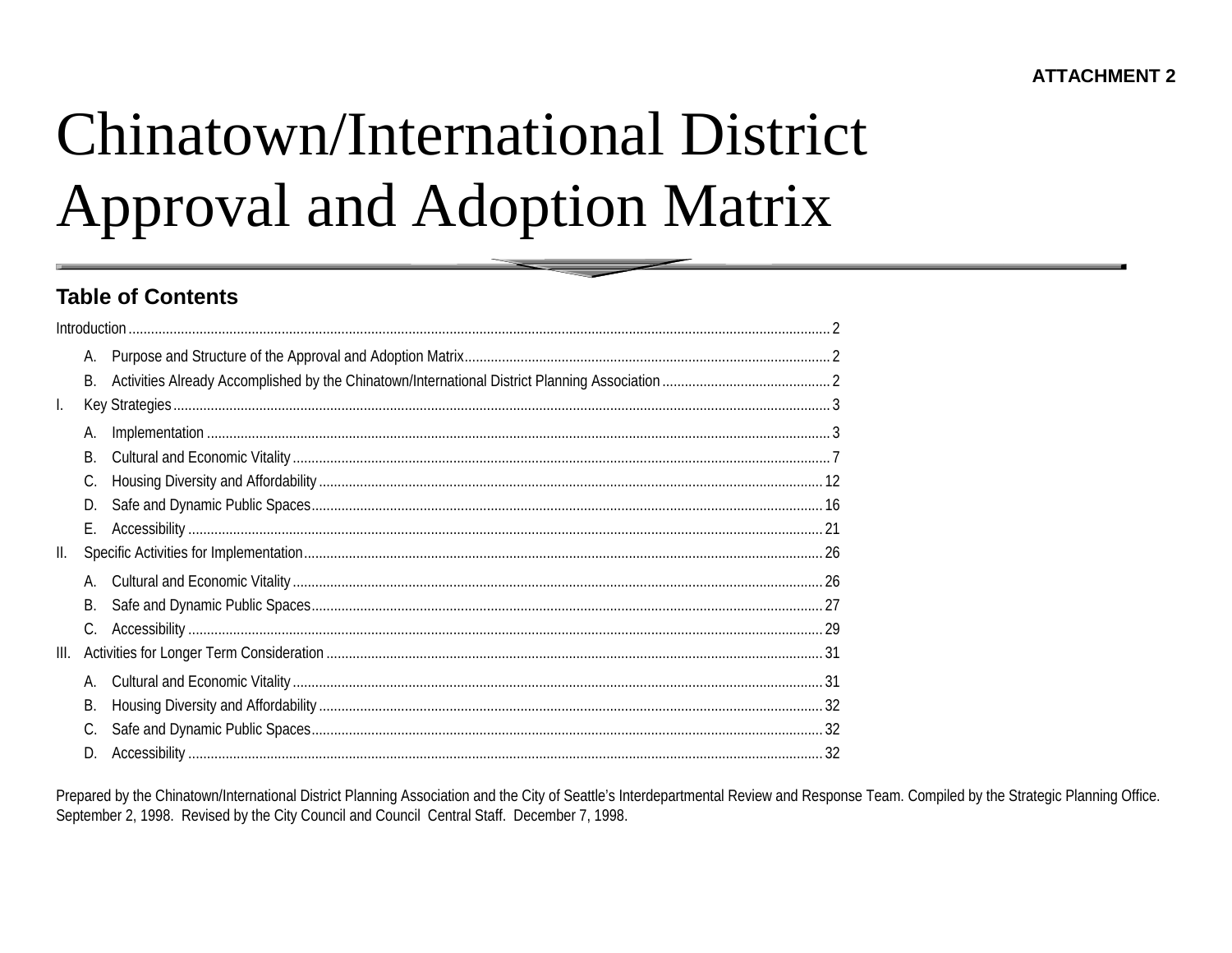# **A. PURPOSE AND STRUCTURE OF THE APPROVAL AND ADOPTION MATRIX**

Through the City of Seattle's Neighborhood Planning Program, 37 neighborhoods all over Seattle are preparing neighborhood plans. These plans enable people in neighborhoods to articulate a collective vision for growth and change over the next 20 years and identify activities to help them achieve that vision. The plans are also intended to flesh out the City's Comprehensive Plan. Because each plan is unique, this Approval and Adoption Matrix has been designed as a standard format for the City to establish its work program in response to the recommended activities proposed in the specific neighborhood plan.

The matrix is divided into three sections:

- I. *Key Strategies*: usually complex projects or related activities that the neighborhood considers critical to the successful implementation of the neighborhood plan.
- II. *Additional Activities for Implementation:* clearly defined activities that are not directly associated with a Key Strategy, ranging from high to low in priority.

III. *Activities for Longer Term Consideration:* activities that, for a variety of reasons, are not yet ready for a formal City response or are intended to be implemented several years in the future.

The neighborhood planning group or its consultant generally fill in the Activity, Priority, Time Frame, Cost Estimates and Implementor columns. The Executive Response and Executive Recommended Action columns are filled in by City departments. Staff from almost every City department have participated in these planning efforts and in the preparation of this Matrix. The Council Action Taken column is filled in by the City Council. Ultimately, the City Council will approve the Matrix by resolution along with the neighborhood plan.

# **B. ACTIVITIES ALREADY ACCOMPLISHED BY THE CHINATOWN/INTERNATIONAL DISTRICT PLANNINGASSOCIATION**

## *Open Space Demonstration Project (July 1997)*

A display was created to receive community input.

#### *Jackson Street street tree planting (November 1997)*

45 trees were planted along Jackson Street east of the I-5 freeway.

## *Bush Hotel renovation Grand Opening (November 1997)*

Renovation of this historic hotel created 95 units of low-income housing.

## *Nikkei Manor Grand Opening (November 1997)*

This project created 50 units of assisted living for elderly residents.

## *Little Saigon Business Development Association established (November 1997)*

The first organization in Little Saigon area; focus on sanitation, parking and business development.

## *Highland Gardens Grand Opening (February 1998)*

51 units of culturally-sensitive multifamily housing.

## *Picture I.D: A Community Design Workshop (March 1998)*

This workshop brought together design professionals and community members to create and illustrate key neighborhood planning visions and strategies.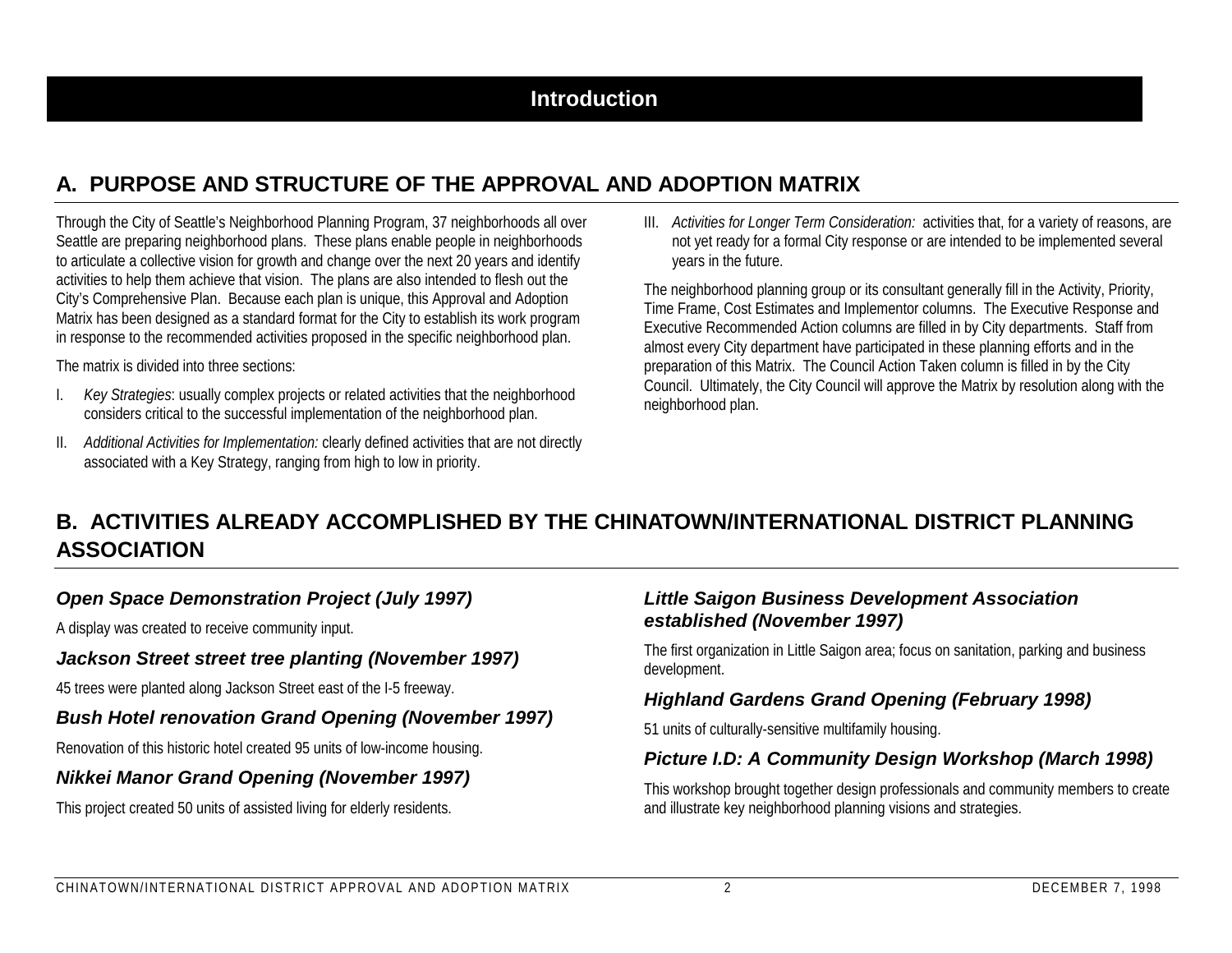#### *Neighborhood Action Agenda with First and Goal completed (April 1998)*

This document includes critical neighborhood needs in response to impacts of new football stadium.

## *Good Neighbor Agreement on alcohol selling (Spring 1998)*

This agreement bans selling of fortified wine in neighborhood stores.

#### *International District Village Square Grand Opening (Spring 1998)*

75 units of independent and assisted living units for elderly were created; this project also serves as central location for several co-located community service agencies.

## *Pedestrian Safety Improvements (June 1998)*

Crosswalk striping and stop signs

## *Colonnade Project on Jackson Street (Spring 1998)*

Neighborhood improvement project painted freeway columns under I-5 overpass.

## *Resident Communication Network (July 1998)*

The first meeting of this newly developed Resident/Tenant outreach program.

## *Eastern Hotel renovation Grand Opening (Fall 1998)*

47 units of low-income housing will be created through the renovation of this historic building.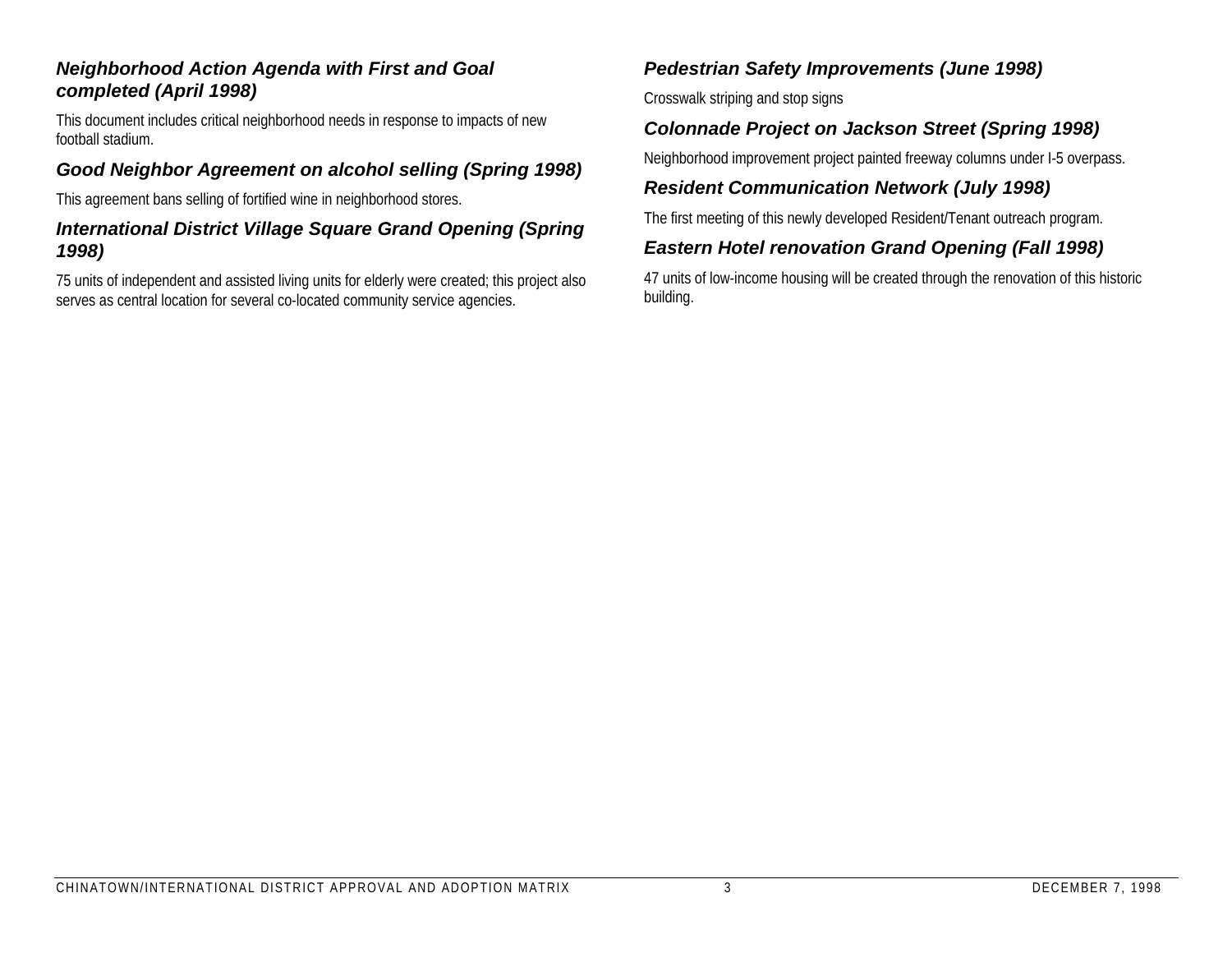# **I. Key Strategies**

Each Key Strategy consists of activities for a single complex project or theme that the neighborhood considers critical to achieving its vision for the future. While the Key Strategies are high priorities for the neighborhood, they are also part of a twenty-year plan, so the specific activities within each Key Strategy may be implemented over the span of many years.

The Executive recognizes the importance of the Key Strategies to the neighborhood that developed them. Given the number of Key Strategies that will be proposed from the 37 planning areas, priorities will have to be set and projects phased over time. The Executive will coordinate efforts to sort through the Key Strategies. During this sorting process, departments will complete the next level of feasibility analysis. This may include developing rough cost estimates for the activities within each Key Strategy; identifying potential funding sources and mechanisms; establishing priorities for the Key Strategies within each plan, as well as priorities among plans; and developing phased

implementation and funding strategies. The City will involve neighborhoods in a public process so that neighborhoods can help to establish citywide priorities. The results of these efforts will determine which strategies and activities are to be given priority for City response in 1998-2000 versus later implementation.

The department most involved with the activities for a Key Strategy is designated as the lead. Otherwise, DON is designated as the lead. Other participating departments are also identified.

The Executive Response lists activities already underway, and other tasks that the Executive has committed to commence during the remainder of this year or the next biennium.

# **A. IMPLEMENTATION**

## **Description**

In 1992, the International District completed a community plan. Although this plan was not formally adopted by the city, it involved extensive community outreach and laid out key neighborhood issues. The current planning efforts have built on that process. Based on community input, the approach to this planning stems from several key principles:

- •build on previous work already completed
- •complete analysis to get to concrete actions
- •structure an ACTION plan

 $\bullet$  minimize unnecessary "process" but seek community involvement and input where appropriate

• fast-track the process to reach completion as soon as possible.

The goal underlying all the Implementation Strategy is to guarantee that the work put into creating the Plan will not be wasted, and that this document does not become a "shelf plan" but truly a vehicle for positive change in Chinatown/International District.

# **Integrated Executive Response**

The Executive supports this coordinated effort to implement the proposals in the Chinatown/International District Strategic Plan. The City plans to continue its work with the International District, including finding partners for the South Downtown Investment Strategy, coordination of construction projects in South Downtown, and the work of the South Downtown Stakeholders group.

#### **Lead Department: SPO**

#### **Participating Departments: SEATRAN, DCLU, OH, DON, Law,**

## *Activities Already Underway*

- 1. SPO has convened the South Downtown Stakeholders group, including Chinatown/International District neighborhood groups, for two years.
- 2. The Council recently adopted Resolution 29848, endorsing the South Downtown Investment Strategy and directing the Executive to work toward its implementation, which will help to implement neighborhood priority projects.
- 3. SPO has worked with the South Downtown Neighborhoods and First and Goal, Inc. to develop a Neighborhood Action Agenda to prioritize items for funding through football Stadium Mitigation Funds.
- 4. SPO has worked to coordinate construction activity in South Downtown in order to reduce impacts on the South Downtown neighborhoods as much as possible.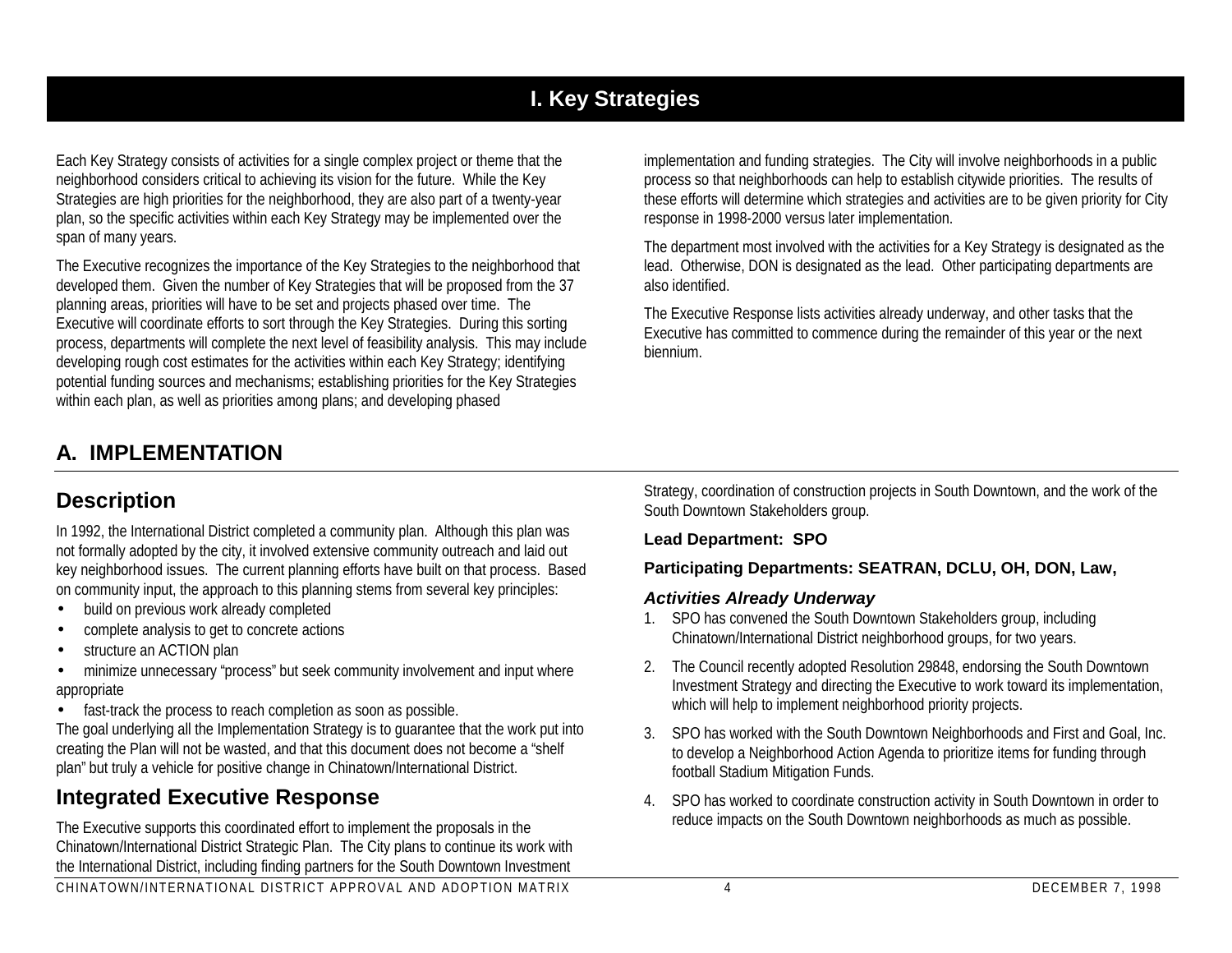#### *Tasks to be Undertaken in 1998-2000*

- 1. SPO will work with South Downtown neighborhoods to find partners to implement its proposals through the South Downtown Investment Strategy.
- 2. DON will develop a city-wide framework to track implementation of neighborhood planning recommendations.

# **A. Implementation**

#### 3. Determine next steps for implementation.

## **Council Action Taken:**

Approve Executive's Recommended Actions.

|                | A. IIIIpitiituudil                                                                                                                                                                                                                                                                                                                              |                 |                      |                      |                                                                                        |                                                                                                                                                                                                                                                                                                                                                               |  |  |  |  |
|----------------|-------------------------------------------------------------------------------------------------------------------------------------------------------------------------------------------------------------------------------------------------------------------------------------------------------------------------------------------------|-----------------|----------------------|----------------------|----------------------------------------------------------------------------------------|---------------------------------------------------------------------------------------------------------------------------------------------------------------------------------------------------------------------------------------------------------------------------------------------------------------------------------------------------------------|--|--|--|--|
|                | <b>Activity</b>                                                                                                                                                                                                                                                                                                                                 | <b>Priority</b> | <b>Time Frame</b>    | <b>Cost Estimate</b> | <b>Participants</b>                                                                    | <b>Executive Response</b>                                                                                                                                                                                                                                                                                                                                     |  |  |  |  |
| A <sub>1</sub> | Continue current actions to implement<br>recommendations.                                                                                                                                                                                                                                                                                       |                 | ongoing              |                      | various community and<br>City organizations,<br>SPO (South Downtown<br>Team)           | SPO is committed to continuing its work<br>in South Downtown                                                                                                                                                                                                                                                                                                  |  |  |  |  |
| A2             | Begin implementation of additional<br>recommendations that can be started<br>immediately. Specific items are: plan<br>stewardship, marketing strategies, parks<br>programming, pedestrian amenities and<br>wayfinding, outreach on health and safety issues,<br>on-street parking strategies, transit<br>improvements, and parking enforcement. | 1               | summer/fall 1998.    |                      | InterIm, ID Forum.                                                                     | The City, community and other<br>stakeholders have begun to implement<br>these recommendations.                                                                                                                                                                                                                                                               |  |  |  |  |
| A3             | Finish plan and seek approval by September<br>1998 to obtain Early Implementation Funding to<br>support activities in 1999.                                                                                                                                                                                                                     | 1               | by September<br>1998 |                      | InterIm, Dept. of<br>Neighborhoods, NPO                                                | The Executive submitted the A&A<br>package to Council in September 1998<br>for Council Action.                                                                                                                                                                                                                                                                |  |  |  |  |
| A <sub>4</sub> | With community consensus, structure a position<br>to oversee implementation of neighborhood plan<br>and football mitigation, coordinate with various<br>participants, and provide follow-up actions.                                                                                                                                            | $\mathbf{1}$    | fall 1998            |                      | ID Forum, InterIm,<br>SP <sub>O</sub>                                                  | The City does not have funding for<br>ongoing positions for plan stewardship.<br>The community may want to use early<br>implementation funds for this purpose for<br>the first year, but would need to provide<br>ongoing funding. DON will also be<br>providing neighborhood development<br>managers to work on implementation of<br>all neighborhood plans. |  |  |  |  |
| A <sub>5</sub> | Continue to strengthen partnerships with external<br>groups including City of Seattle departments, First<br>and Goal Inc., baseball PFD, and major<br>developers, to leverage resources for<br>implementation of some recommendations.                                                                                                          | 1               | ongoing              |                      | InterIm, community,<br>partner organizations<br>and City Depts. (SPO,<br>OED, SEATRAN) | The Executive looks forward to<br>strengthening its relationships with the<br>Chinatown/International District<br>neighborhood.                                                                                                                                                                                                                               |  |  |  |  |
| A <sub>6</sub> | Coordinate outreach with various community<br>organizations to provide support on appropriate                                                                                                                                                                                                                                                   |                 | ongoing              |                      | InterIm, Community<br><b>Action Partnership</b>                                        | SPO and DON will work with the<br>neighborhood to identify the appropriate                                                                                                                                                                                                                                                                                    |  |  |  |  |

CHINATOWN/INTERNATIONAL DISTRICT APPROVAL AND ADOPTION MATRIX 5 DECEMBER 7, 1998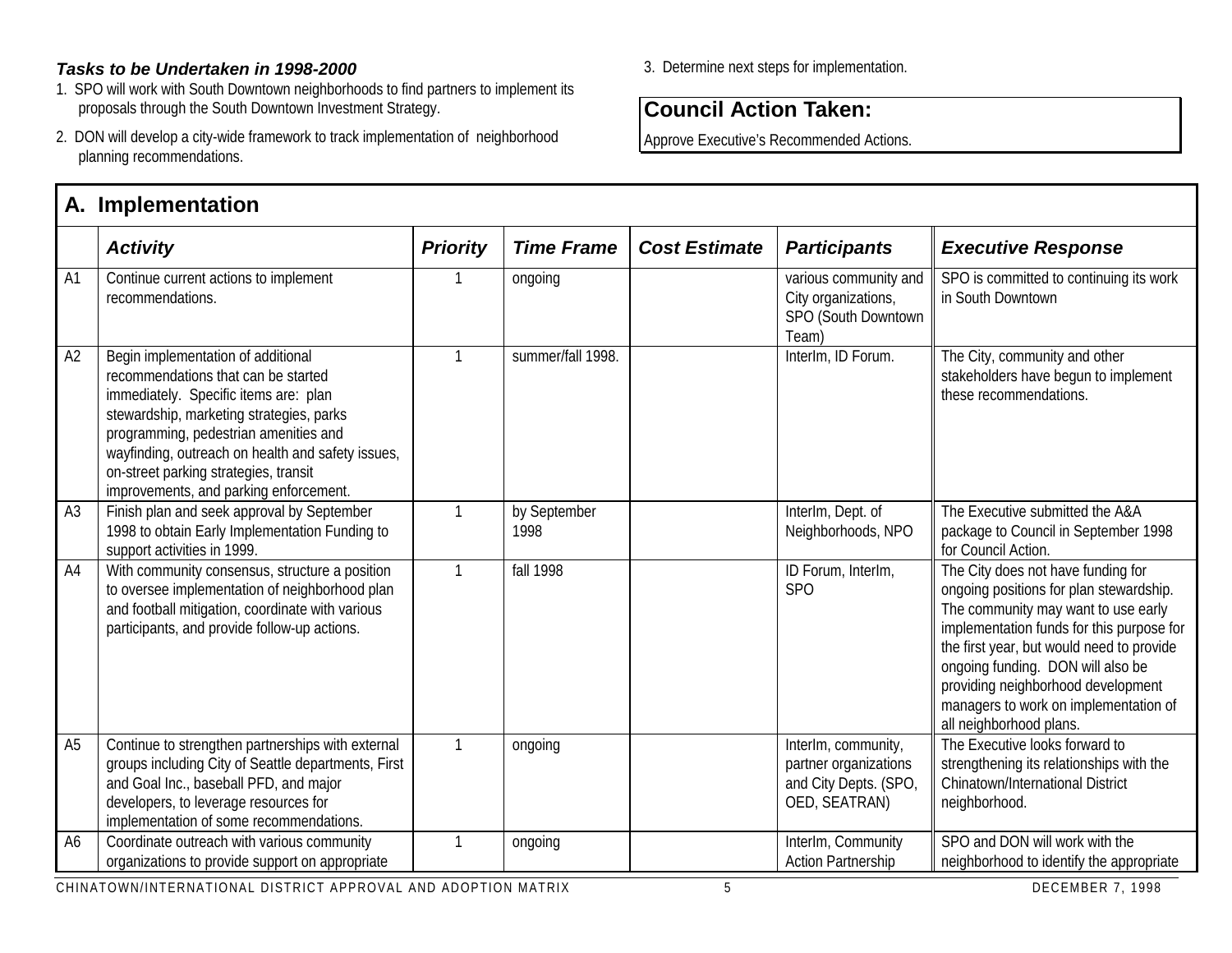| A. Implementation                                                                                                                                               |                 |                   |                      |                                                                                                                                                                                                                                                                                                                                                                                                                                                                 |                                                      |  |  |  |
|-----------------------------------------------------------------------------------------------------------------------------------------------------------------|-----------------|-------------------|----------------------|-----------------------------------------------------------------------------------------------------------------------------------------------------------------------------------------------------------------------------------------------------------------------------------------------------------------------------------------------------------------------------------------------------------------------------------------------------------------|------------------------------------------------------|--|--|--|
| <b>Activity</b>                                                                                                                                                 | <b>Priority</b> | <b>Time Frame</b> | <b>Cost Estimate</b> | <b>Participants</b>                                                                                                                                                                                                                                                                                                                                                                                                                                             | <b>Executive Response</b>                            |  |  |  |
| plan recommendations, for example CAP<br>(Community Action Partnership - a community-<br>based public safety organization) role on public<br>safety activities. |                 |                   |                      | (CAP), International<br><b>District Housing</b><br>Alliance (IDHA),<br>Chinatown-<br><b>International District</b><br>BIA (BIA), Seattle<br>Chinatown<br><b>International District</b><br>Preservation and<br><b>Development Authority</b><br>(SCIDPDA), Asian<br>Counseling and<br><b>Referral Service</b><br>(ACRS), Chinese<br><b>Information &amp; Service</b><br>Center (CISC), Wing<br>Luke, Little Saigon<br>BDA., SPD, SPO<br>(South Downtown<br>Team). | neighborhood organizations to work with<br>the City. |  |  |  |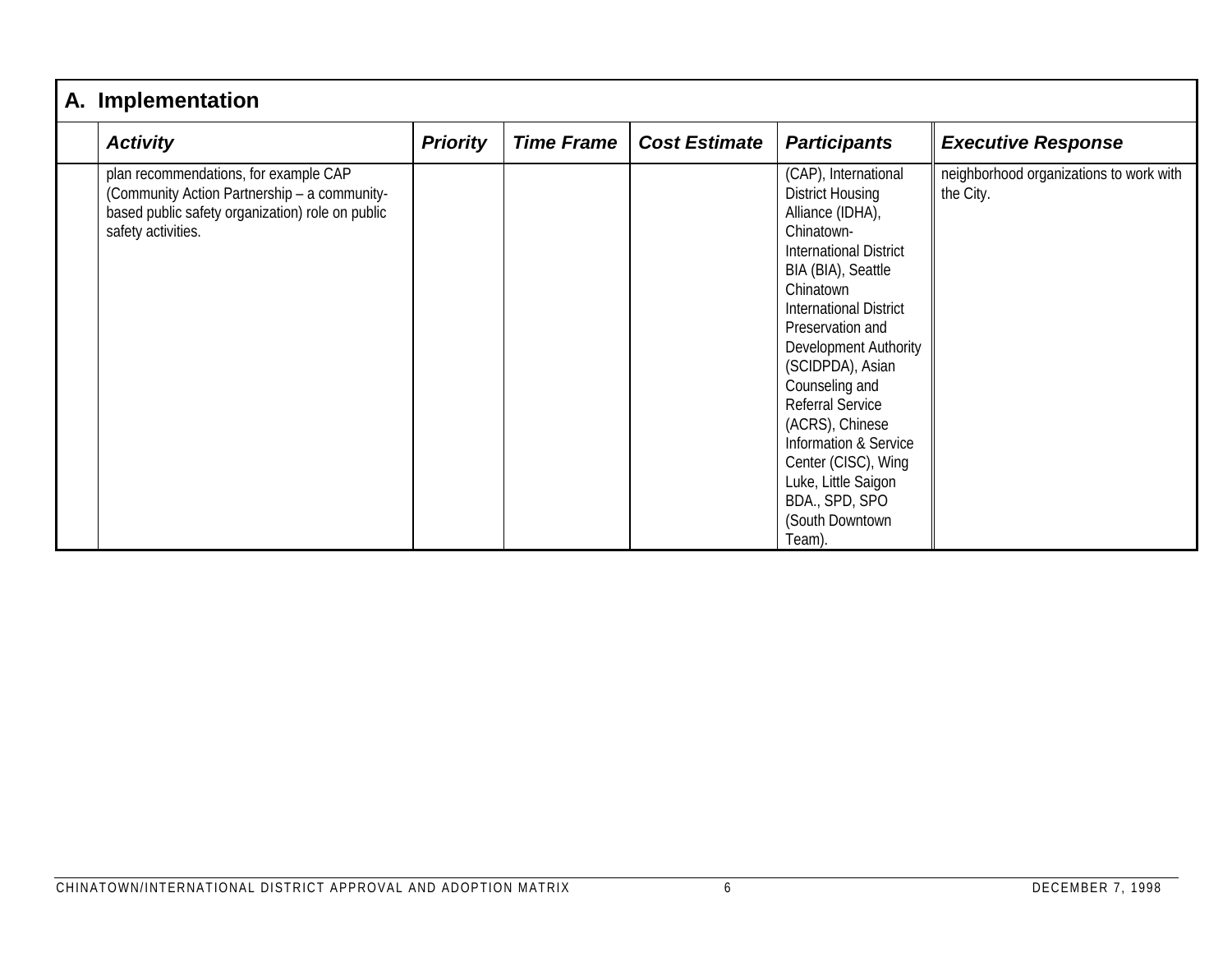# **B. CULTURAL AND ECONOMIC VITALITY**

## **Description**

• Cultural and Economic Vitality includes not only businesses, but also the organizations and cultural institutions which are a part of the community's economy.

The strategies in this area are grouped into clusters, each of which has one or more related actions.

**Marketing**—activities to promote the marketing of neighborhood businesses, events and cultural opportunities.

**Business Improvements**—strategies to encourage greater customer patronage of individual businesses.

**Business Resource Center**—to assist businesses and organizations in finding external resources, and support job creation.

**New Businesses**—to encourage new locations.

**Night-time Activity**—tapping into a new market for businesses.

**Community Recreation Center**—a multi-purpose space for community programs and associations.

**Utilities**—ways to make sure infrastructure supports future community needs.

# **Integrated Executive Response**

The Executive supports efforts to strengthen the cultural and economic vitality of Chinatown/International District. These proposals support the Comprehensive Plan Cultural Resources and Economic Development Goals and Policies, will help to strengthen small businesses in the Chinatown/International District, and will help to enhance the cultural heritage and cultural environment of the Chinatown/International District.

Although these proposals all will help to support the cultural and economic vitality of the Chinatown/International District, this Key Strategy is made up of distinct actions which

can be implemented independently. These actions are not dependent on one another to succeed.

#### **Lead Department: OED**

#### **Participating Departments: DPR, DON, SPO**

#### *Activities Already Underway*

- 1. OED has applied for a Federal Empowerment Zone designation which, if received, would provide new resources for the Chinatown/International District.
- 2. The City currently provides assistance through the following programs or organizations: Seattle Jobs Initiative, Community Capital, and the Neighborhood Business Council.

#### *Tasks to be Undertaken in 1998-2000*

- 1. Establish coordination plan with the South Downtown Investment Strategy.
- 2. Identify activities in this Key Strategy that are good candidates for next steps for implementation based on priorities, possible funding sources, and sector work programs.
- 3. A task force will be created by DPR to address issues related to the Yesler Community Center. This task force will include representatives of the Chinatown/ International District community and will consider development of a satellite facility west of I-5, potentially as part of the International District Village Square II project.
- 4. Determine next steps for implementation.

# **Council Action Taken:**

|                | <b>B. Cultural and Economic Vitality</b>                                                                             |                 |                   |                      |                                                                                |                                                                                               |  |  |
|----------------|----------------------------------------------------------------------------------------------------------------------|-----------------|-------------------|----------------------|--------------------------------------------------------------------------------|-----------------------------------------------------------------------------------------------|--|--|
|                | <b>Activity</b>                                                                                                      | <b>Priority</b> | <b>Time Frame</b> | <b>Cost Estimate</b> | <b>Implementor</b>                                                             | <b>Executive Response</b>                                                                     |  |  |
| B <sup>1</sup> | MARKETING--Continue efforts to aggressively<br>market the community:<br>build on BIA Marketing Committee and include |                 | 2-3 years         |                      | <b>BIA Marketing Committee,</b><br>Interlm, First and Goal,<br>other community | These are community-driven<br>activities. They can be supported<br>by the Neighborhood Action |  |  |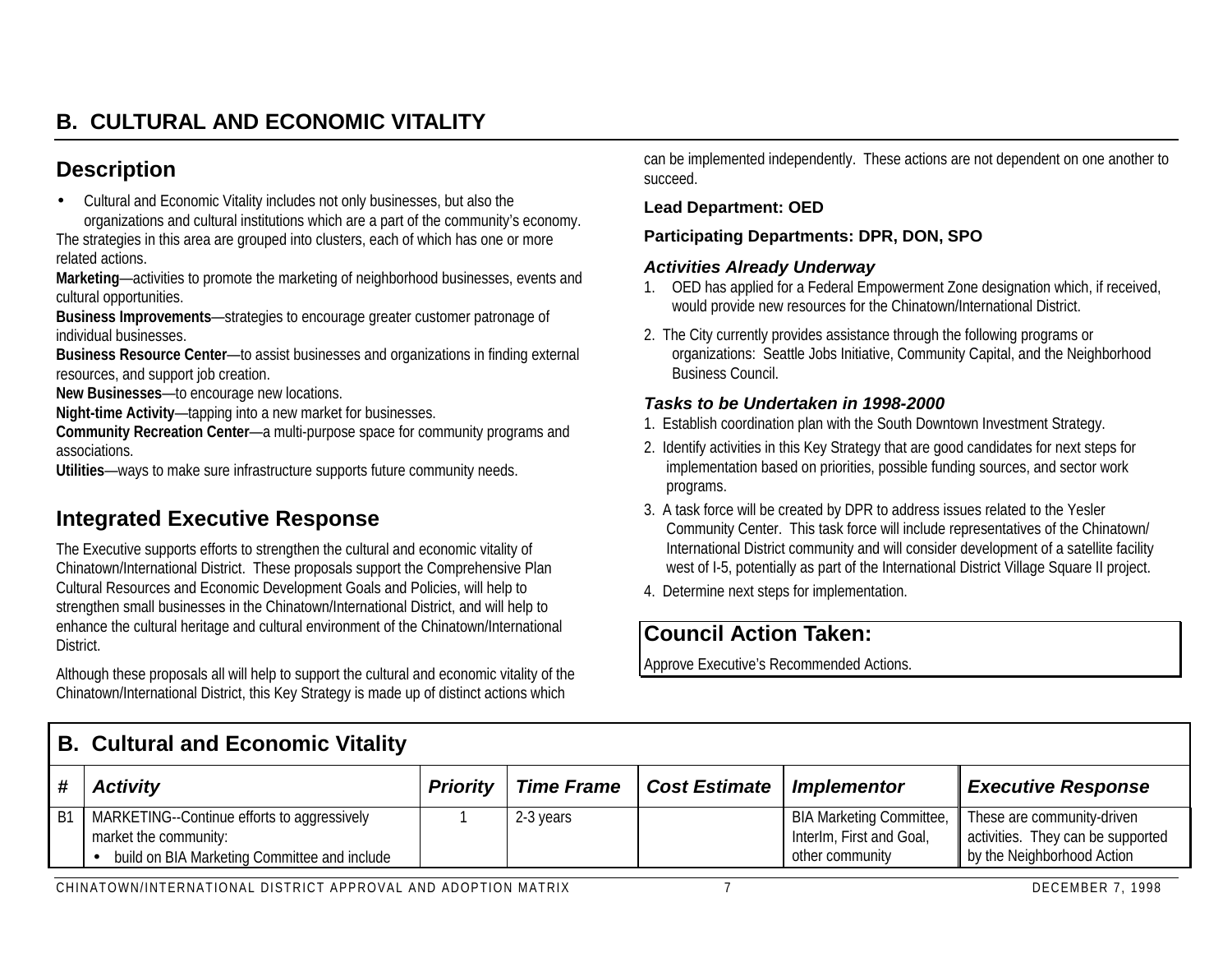|                | <b>B. Cultural and Economic Vitality</b>                                                                                                                                                                                                                                                                                                                                                                                                                                                                                                                                                                                                                                                                                                                                                                                                                                                                                                                                                                                                                                                                                                                                                                                                                                                                                                                |                 |                   |                      |                                                                                                                                                                                                                                                                                                                                                                                                                                |                                                                                                                                                                                                                                                                                                                                                                                                                                                                                                 |  |  |  |
|----------------|---------------------------------------------------------------------------------------------------------------------------------------------------------------------------------------------------------------------------------------------------------------------------------------------------------------------------------------------------------------------------------------------------------------------------------------------------------------------------------------------------------------------------------------------------------------------------------------------------------------------------------------------------------------------------------------------------------------------------------------------------------------------------------------------------------------------------------------------------------------------------------------------------------------------------------------------------------------------------------------------------------------------------------------------------------------------------------------------------------------------------------------------------------------------------------------------------------------------------------------------------------------------------------------------------------------------------------------------------------|-----------------|-------------------|----------------------|--------------------------------------------------------------------------------------------------------------------------------------------------------------------------------------------------------------------------------------------------------------------------------------------------------------------------------------------------------------------------------------------------------------------------------|-------------------------------------------------------------------------------------------------------------------------------------------------------------------------------------------------------------------------------------------------------------------------------------------------------------------------------------------------------------------------------------------------------------------------------------------------------------------------------------------------|--|--|--|
| #              | <b>Activity</b>                                                                                                                                                                                                                                                                                                                                                                                                                                                                                                                                                                                                                                                                                                                                                                                                                                                                                                                                                                                                                                                                                                                                                                                                                                                                                                                                         | <b>Priority</b> | <b>Time Frame</b> | <b>Cost Estimate</b> | <b>Implementor</b>                                                                                                                                                                                                                                                                                                                                                                                                             | <b>Executive Response</b>                                                                                                                                                                                                                                                                                                                                                                                                                                                                       |  |  |  |
|                | non-businesses in order to more comprehensively<br>promote entire community, especially family<br>associations and "localized" community groups<br>such as Luck Nghi Musical Club and Kay Ying<br>Senior Club.<br>develop a Community Calendar that promotes<br>business, culture, landmarks, events and<br>revitalize use of bulletin board at King & 7th.<br>develop "familiarization tours" for regional and<br>$\bullet$<br>national media/press.<br>train "front-line workers" in neighborhood<br>$\bullet$<br>restaurants and businesses to promote tourist-<br>friendly service.<br>work with football to recruit more advertising in<br>$\bullet$<br>local papers and to promote the neighborhood in<br>event programs, ads.<br>develop theater/restaurant packages to<br>$\bullet$<br>encourage event goer patronage of neighborhood<br>cultural institutions and businesses.<br>coordinate potential football "concession booth"<br>with Wing Luke Museum's new "ID Tour" program<br>element.<br>work with owners to decide feasibility of offering<br>$\bullet$<br>discounts from local businesses on event days for<br>visitors with ticket stubs.<br>install a "Welcome" sign on I-5 freeway to<br>$\bullet$<br>encourage greater volume of visits.<br>offer community movie nights and monitor<br>success as a regular community activity |                 |                   |                      | organizations,<br>International Examiner,<br>Asian Weekly,<br>Washington State Ballpark<br><b>Public Facilities District</b><br>(PFD), Northwest Asian<br><b>American Theater</b><br>(NWAAT), Theater Off<br>Jackson, Chong Wah<br>Association, Alliance of<br>Chinese Associations,<br>Wing Luke Museum, Little<br>Saigon Merchants<br>Association, Seattle-King<br>County Visitors and<br>Convention Bureau,<br><b>WSDOT</b> | Agenda process. The<br>Neighborhood Business Council<br>(NBC) through its contract with<br>OED can assist the neighborhood<br>with some of these efforts. In<br>addition, a neighborhood business<br>district revitalization strategy was<br>included as part of the<br>Empowerment Zone (EZ) grant<br>application submitted to the Federal<br>Government. The ID is within the<br>proposed EZ boundaries.<br>The Washington State Department<br>of Transportation regulates signing<br>on I-5. |  |  |  |
| B <sub>2</sub> | <b>BUSINESS IMPROVEMENTS</b><br>Develop a Facade Improvement Fund, provide<br>$\bullet$<br>graffiti-proof coating.<br>Vending on sidewalks to improve the pedestrian<br>environment, especially on event days.                                                                                                                                                                                                                                                                                                                                                                                                                                                                                                                                                                                                                                                                                                                                                                                                                                                                                                                                                                                                                                                                                                                                          | $\mathbf{1}$    | 2 years           |                      | BIA, Interlm, CAP, OED,<br>DON, International District<br>Special Review Board,<br><b>SEATRAN</b>                                                                                                                                                                                                                                                                                                                              | OED requested CDBG funds (out of<br>the City's existing pool of dollars)<br>as part of this year's budget<br>process for a façade improvement<br>program for the ID and Pioneer<br>Square. This proposal was not<br>funded. Future requests would be                                                                                                                                                                                                                                            |  |  |  |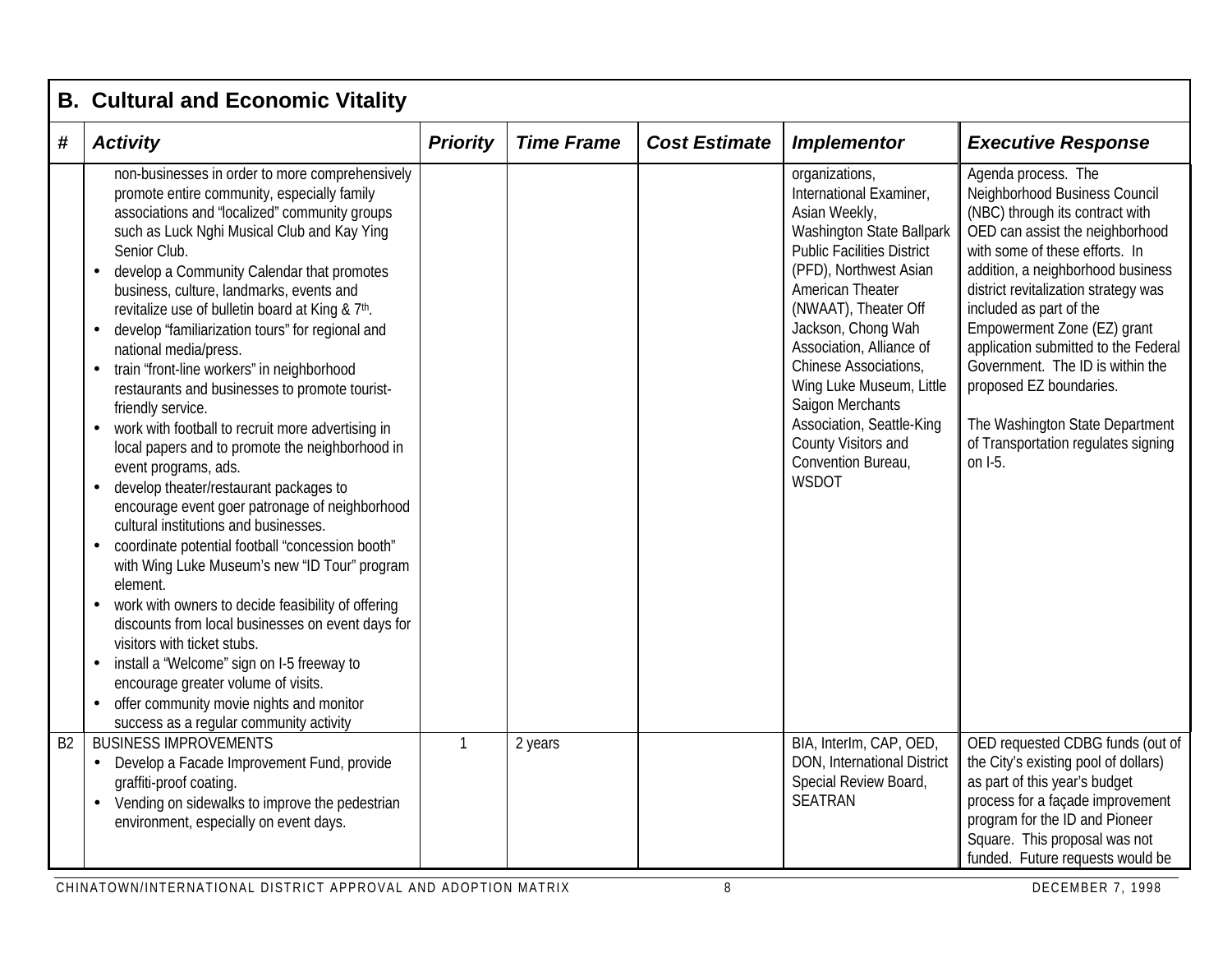|                | <b>B. Cultural and Economic Vitality</b>                                                                                                        |                 |                   |                      |                                                       |                                                                                                                                                                                                                                                                                                                                                                                                                                                                                                                                                                                                                                                                                                                                                               |  |  |  |
|----------------|-------------------------------------------------------------------------------------------------------------------------------------------------|-----------------|-------------------|----------------------|-------------------------------------------------------|---------------------------------------------------------------------------------------------------------------------------------------------------------------------------------------------------------------------------------------------------------------------------------------------------------------------------------------------------------------------------------------------------------------------------------------------------------------------------------------------------------------------------------------------------------------------------------------------------------------------------------------------------------------------------------------------------------------------------------------------------------------|--|--|--|
| #              | <b>Activity</b>                                                                                                                                 | <b>Priority</b> | <b>Time Frame</b> | <b>Cost Estimate</b> | <b>Implementor</b>                                    | <b>Executive Response</b>                                                                                                                                                                                                                                                                                                                                                                                                                                                                                                                                                                                                                                                                                                                                     |  |  |  |
|                |                                                                                                                                                 |                 |                   |                      |                                                       | from Federal funding. This<br>program will need to be coordinated<br>with the Chinatown/International<br>District Special Review District, and<br>businesses will need to provide<br>labor and permitting costs.<br>SEATRAN's current policy is to<br>allow property owners to display<br>wares on three feet of the sidewalk,<br>as long as there is enough space<br>for pedestrians. Also, carts can sell<br>food, flowers, and non-alcoholic<br>beverages on the sidewalk. Both of<br>these uses require a street use<br>permit. If these policies do not<br>meet the needs of the<br>neighborhood, SEATRAN can work<br>with the neighborhood to develop<br>an ordinance pertaining to use of<br>the sidewalk in the Chinatown/<br>International District. |  |  |  |
| B <sub>3</sub> | NEW BUSINESSES-Work with City to create tax<br>incentives at designated sites to encourage location<br>of potential businesses in vacant areas. | $\mathbf{1}$    | 2 years           |                      | InterIm, BIA, City Office of<br>Economic Development. | OED has prepared a tax incentive<br>plan that would go into place if the<br>City receives an Empowerment<br>Zone designation. The<br>International District would be part<br>of this plan. This program will<br>address all of the census tracts that<br>would be part of the Empowerment<br>Zone and would need to follow<br>Federal guidelines. While an<br><b>Empowerment Zone designation</b><br>would bring a tax incentive program<br>to the Chinatown/International<br>District it may not be able to                                                                                                                                                                                                                                                  |  |  |  |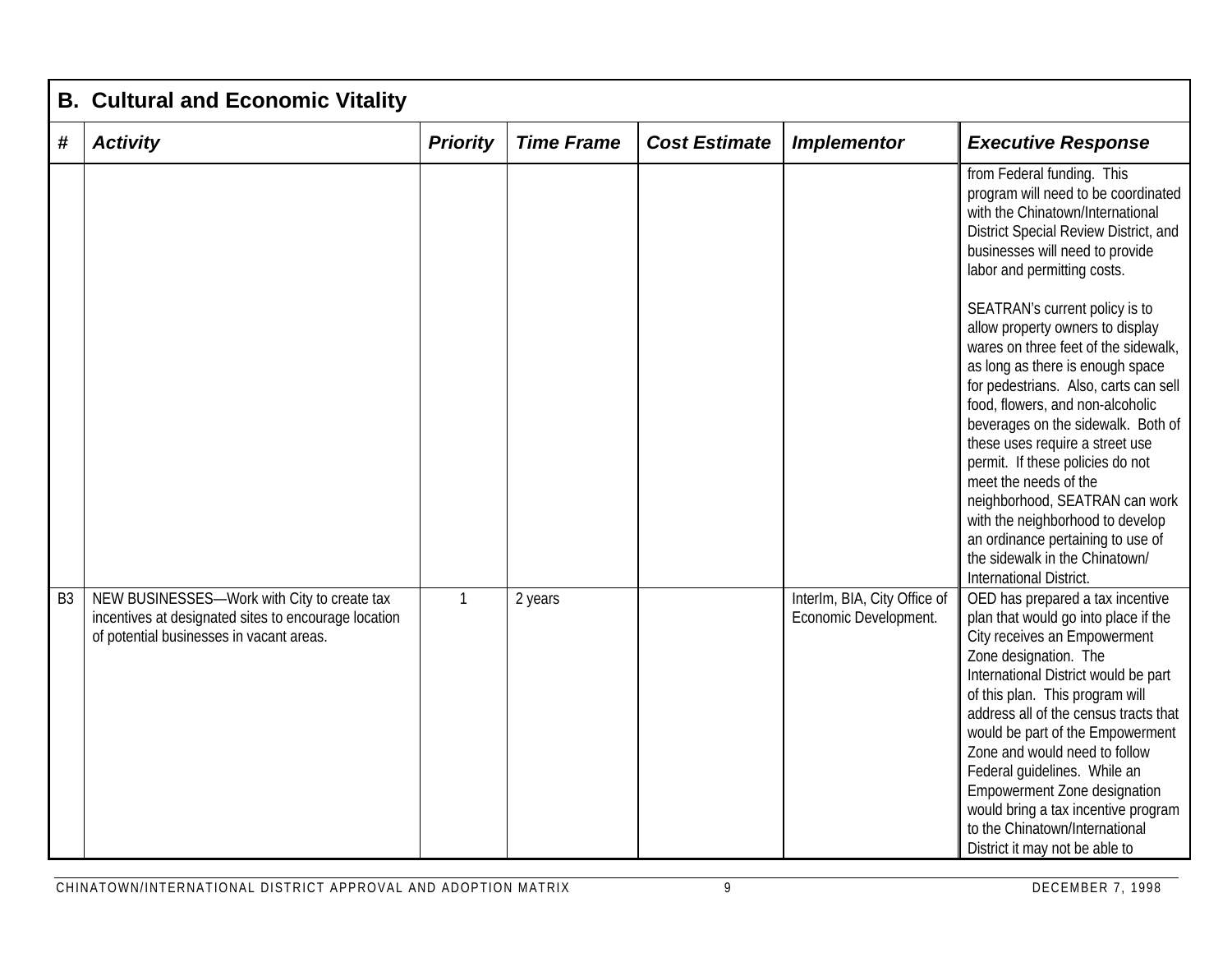|           | <b>B. Cultural and Economic Vitality</b>                                                                                                                                                                                                                                                                                                                                                                                                                                                                                                                                                                                                                                                                                                                                                                               |                 |                   |                      |                                                                                                                                                                                                                                                                          |                                                                                                                                                                                                                                                                                                                                                                                                                                                                                                                                                                                                                                                                                                                                            |  |  |  |
|-----------|------------------------------------------------------------------------------------------------------------------------------------------------------------------------------------------------------------------------------------------------------------------------------------------------------------------------------------------------------------------------------------------------------------------------------------------------------------------------------------------------------------------------------------------------------------------------------------------------------------------------------------------------------------------------------------------------------------------------------------------------------------------------------------------------------------------------|-----------------|-------------------|----------------------|--------------------------------------------------------------------------------------------------------------------------------------------------------------------------------------------------------------------------------------------------------------------------|--------------------------------------------------------------------------------------------------------------------------------------------------------------------------------------------------------------------------------------------------------------------------------------------------------------------------------------------------------------------------------------------------------------------------------------------------------------------------------------------------------------------------------------------------------------------------------------------------------------------------------------------------------------------------------------------------------------------------------------------|--|--|--|
| #         | <b>Activity</b>                                                                                                                                                                                                                                                                                                                                                                                                                                                                                                                                                                                                                                                                                                                                                                                                        | <b>Priority</b> | <b>Time Frame</b> | <b>Cost Estimate</b> | <b>Implementor</b>                                                                                                                                                                                                                                                       | <b>Executive Response</b>                                                                                                                                                                                                                                                                                                                                                                                                                                                                                                                                                                                                                                                                                                                  |  |  |  |
| <b>B4</b> | <b>BUSINESS RESOURCE CENTER-Develop a</b><br>neighborhood-based BRC to:<br>connect businesses with outside sources of TA<br>and loans.<br>lobby Seattle offices of Small Business<br>Administration and Office of Economic<br>Development to provide multilingual resources.<br>provide shared equipment for smaller non-profits<br>in the community.<br>find start-up funding for Little Saigon Merchants<br>$\bullet$<br>Association.<br>outreach to corporations to link with neighborhood<br>$\bullet$<br>businesses, which could provide resources for:<br>management training, school-to-work programs.<br>pursue employment opportunities such as football<br>$\bullet$<br>mitigation Work Training Program, Youth<br>Apprenticeship Program, business concessions in<br>stadium and contracting opportunities. | $\mathbf{1}$    | 3-4 years         |                      | BIA, Interlm, First and<br>Goal, Turner Construction<br>(Apprenticeship Program),<br><b>International District</b><br>Housing and Social<br>Services (IDHSS), ACRS,<br>CISC, Port JOBS, Seattle<br>Jobs Initiative (SJI), Little<br>Saigon Merchants<br>Association, OED | accommodate all of the<br>neighborhood's specific goals.<br>The City has sold its small business<br>loan portfolio and has contracted<br>with Community Capital as a<br>conduit for business assistance<br>resources such as technical<br>assistance and loans.<br>Neighborhood plan representatives<br>should meet with Community<br>Capital to discuss the community's<br>business needs. Rather than<br>investing money in a physical<br>Center and incurring<br>staffing/overhead costs, OED<br>proposes working with Community<br>Capital to develop multi-lingual<br>information that would market<br>Community Capital's programs.<br>OED will forward these<br>recommendations to Community<br>Capital on behalf of the community. |  |  |  |
| <b>B5</b> | <b>COMMUNITY RECREATION CENTER</b><br>work with PDA/Village Square Phase 2, Asian<br>$\bullet$<br>Resource Center, CISC, ACRS, Chinese Cultural<br>Center to figure out best way to provide needed<br>community recreation space and programs-<br>existing and new.<br>partner with football to expand and promote<br>$\bullet$<br>neighborhood youth sports programs as part of<br>recreation center.<br>work with family associations to coordinate<br>$\bullet$<br>potential space needs within community center<br>and actively market associations' programs.                                                                                                                                                                                                                                                     | $\mathbf{1}$    |                   |                      | PDA/Village Square<br>Phase 2, ARC, CISC,<br><b>ACRS, Chinese Cultural</b><br>Center, Chong Wah<br>Association, Interlm,<br>Denise Louie Childhood<br><b>Education Center, DPR</b>                                                                                       | DPR will work with the<br>Chinatown/International District,<br>Pioneer Square and First Hill (which<br>includes Yesler Terrace)<br>communities to develop<br>programming for a proposed<br>community recreation center which<br>would be built in conjunction with<br>the Seattle Housing Authority and<br>could serve the Yesler Terrace<br>community, Pioneer Square,<br>Chinatown/International District,<br>and First Hill and to explore<br>alternative approaches to fulfilling                                                                                                                                                                                                                                                      |  |  |  |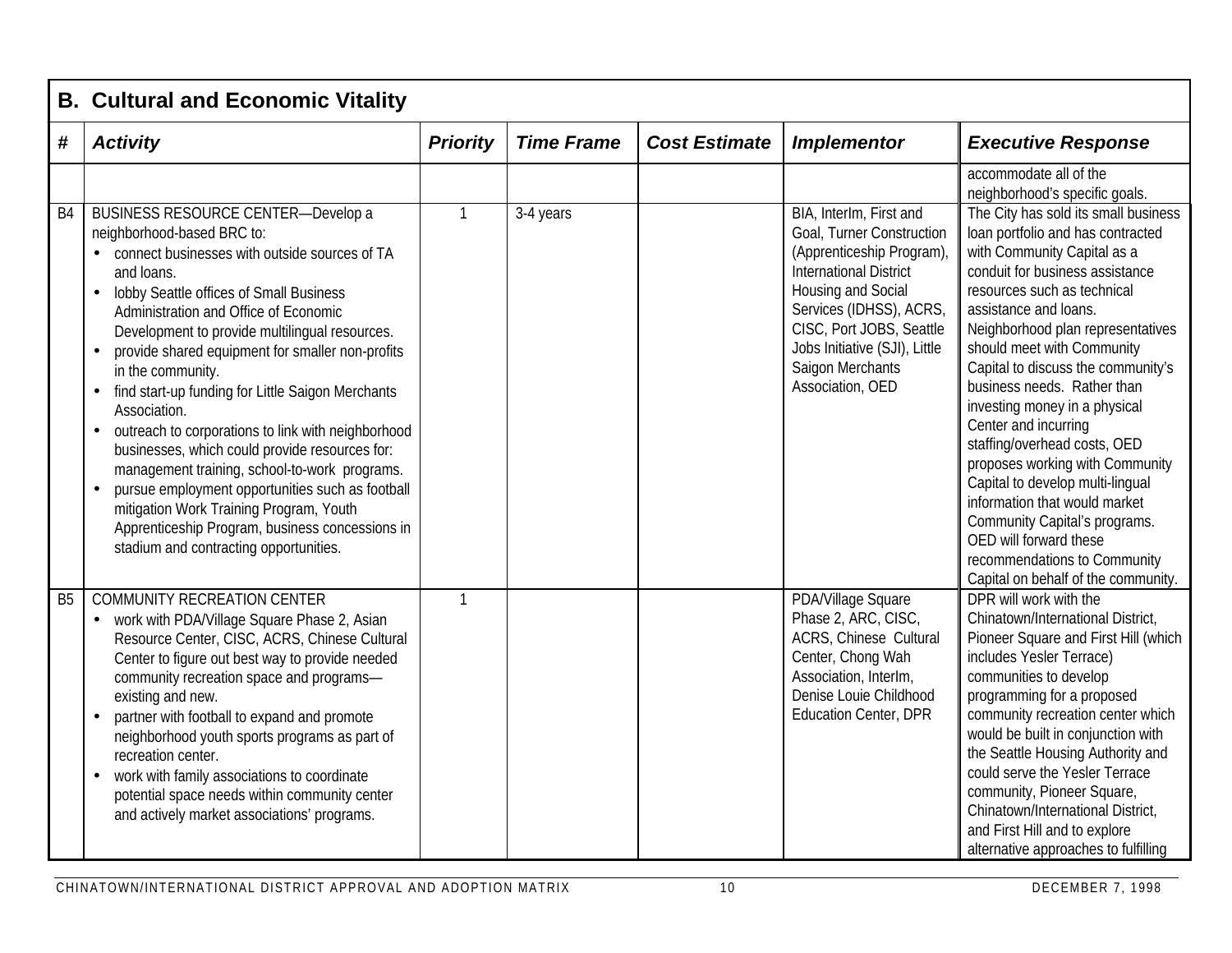|   | <b>B. Cultural and Economic Vitality</b> |                 |                   |                      |                    |                                                                                                                                                                                                                                                                                                                                                                                                                                                                                                                                                                                                                      |  |  |  |
|---|------------------------------------------|-----------------|-------------------|----------------------|--------------------|----------------------------------------------------------------------------------------------------------------------------------------------------------------------------------------------------------------------------------------------------------------------------------------------------------------------------------------------------------------------------------------------------------------------------------------------------------------------------------------------------------------------------------------------------------------------------------------------------------------------|--|--|--|
| # | <b>Activity</b>                          | <b>Priority</b> | <b>Time Frame</b> | <b>Cost Estimate</b> | <b>Implementor</b> | <b>Executive Response</b>                                                                                                                                                                                                                                                                                                                                                                                                                                                                                                                                                                                            |  |  |  |
|   |                                          |                 |                   |                      |                    | recreation needs of these<br>communities. There is no funding<br>identified yet for this center, but<br>funding could come from a possible<br>levy measure or bond issue.<br>Citywide issues related to<br>community centers, community<br>recreation centers and community<br>facilities will be referred to the<br>Policy Docket for review in 1999-<br>2000.<br>DPR can also provide technical<br>assistance to ensure that<br>programming for any community<br>recreation space, including any for<br>the PDA/Village Square Phase 2, is<br>complimentary to other recreational<br>programming in the community. |  |  |  |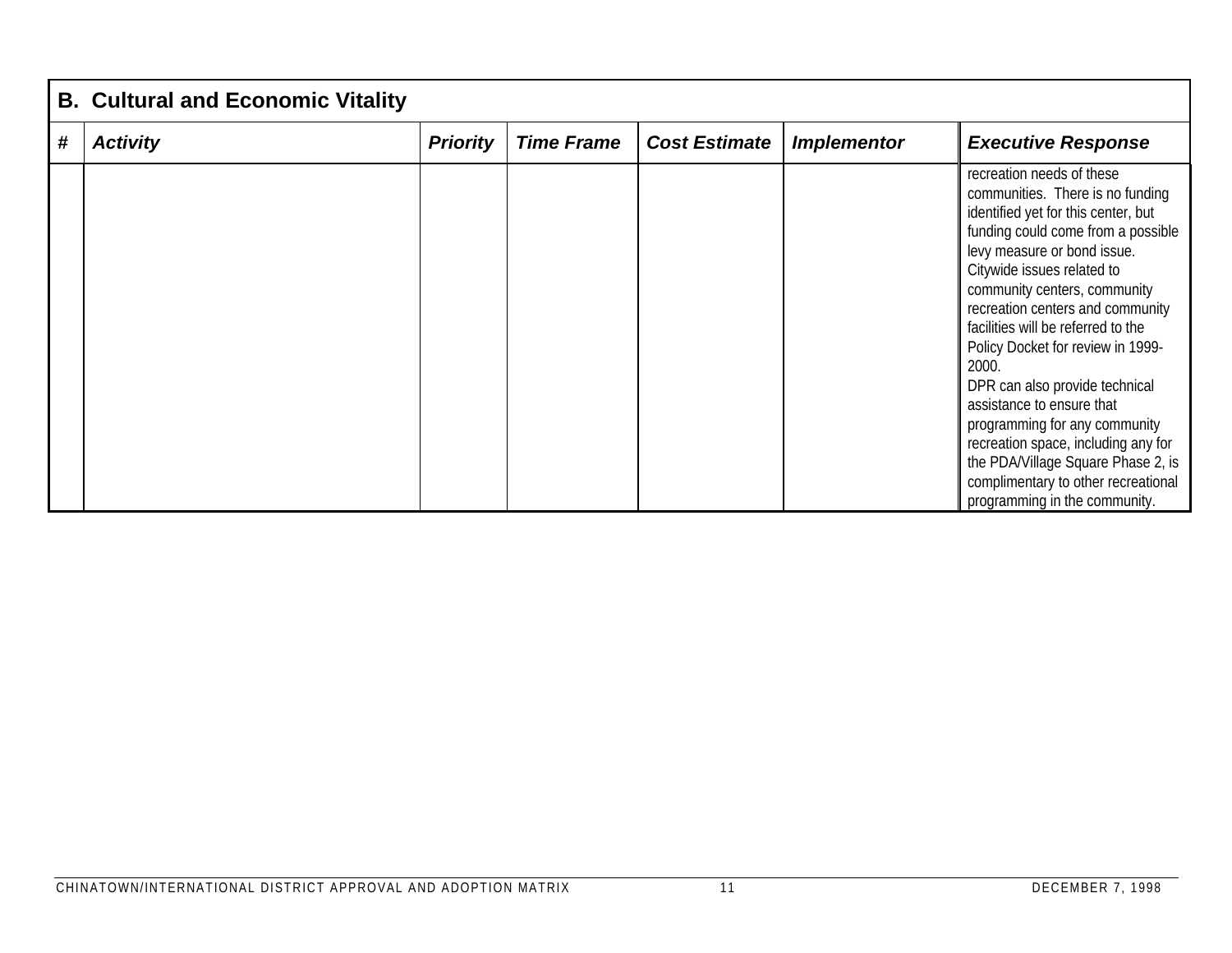# **C. HOUSING DIVERSITY AND AFFORDABILITY**

## **Description**

**Objectives:**

- **Diversification of housing stock to include more moderate income and family housing.**
- •**Preservation of affordable housing units.**
- •**Rehabilitation of vacant and substandard buildings.**

The strategies for Housing are grouped into three cluster which reflect the three housing objectives:

**Housing diversification**—activities to encourage creation of more family housing as well as moderate income units.

**Affordable Housing**—strategies to preserve existing low-income units.

**Housing Rehabilitation**—ways to support upgrading of existing vacant and substandard buildings.

Of the listed recommendations, several are currently discussion for implementation at City-level. In addition, ongoing support for housing development research has been provided by the University of Washington Law Clinic.

# **Integrated Executive Response**

This Key Strategy which will help to diversify the housing stock in the Chinatown/ International District, preserve low-income housing and rehabilitate vacant and substandard buildings, supports the goals of the Comprehensive Plan and will help to ensure that the Chinatown/International District remains a vital mixed-use residential andcommercial community into the next century. OH, DCLU, OED and SPO all look forward to building on their partnerships with the International District.

The Executive recommends that the TDR and bonus and "fair share" recommendationsbe taken up by DUCPG for consideration as part of the Downtown-wide recommendations that will come out of DUCPG, as they will affect all Downtown neighborhoods.

While all of the strategies can help to improve housing diversity and affordability in the Chinatown/International District, the individual strategies are not dependent on one another to work. Several of the individual strategies are currently available through the City or soon will be.

## **Lead Department: OH**

#### **Participating Departments: DCLU, SPO, OED, DON**

#### *Activities Already Underway*

- 1. The Chinatown/International District is included in the Multifamily Tax Abatement program established by Ordinance in November 1998.
- 2. There are currently inclusionary zoning requirements for multifamily projects in Downtown Seattle, including the Chinatown/International District.
- 3. The City recently adopted the 1999 Budget, which includes \$1 million for low-income housing preservation.

#### *Tasks to be Undertaken in 1998-2000*

- 1. Identify activities in this Key Strategy that are good candidates for next steps for impl ementation based on priorities, possible funding sources, and sector work programs.
- 2. Identify which elements of the proposal, if any, would be good candidates for implementation by the South Downtown Investment Strategy, Neighborhood Bond or Levy, Neighborhood Matching Fund grants or other housing development and rehabilitation funds. Use of City, State and Federal housing funds must be through existing competitive processes.
- 3. The City will work with to assist the community in its development of a specific proposal to create a community land trust. That proposal must then go through the City's existing competitive processes for funding.
- 4. The City will develop guidelines for the use of the low-income housing preservation funds available in 1999.
- 5. The Executive is exploring ways to encourage more mixed-use projects in the Chinatown/International District.
- 6. Determine next steps for implementation.

## **Council Action Taken:**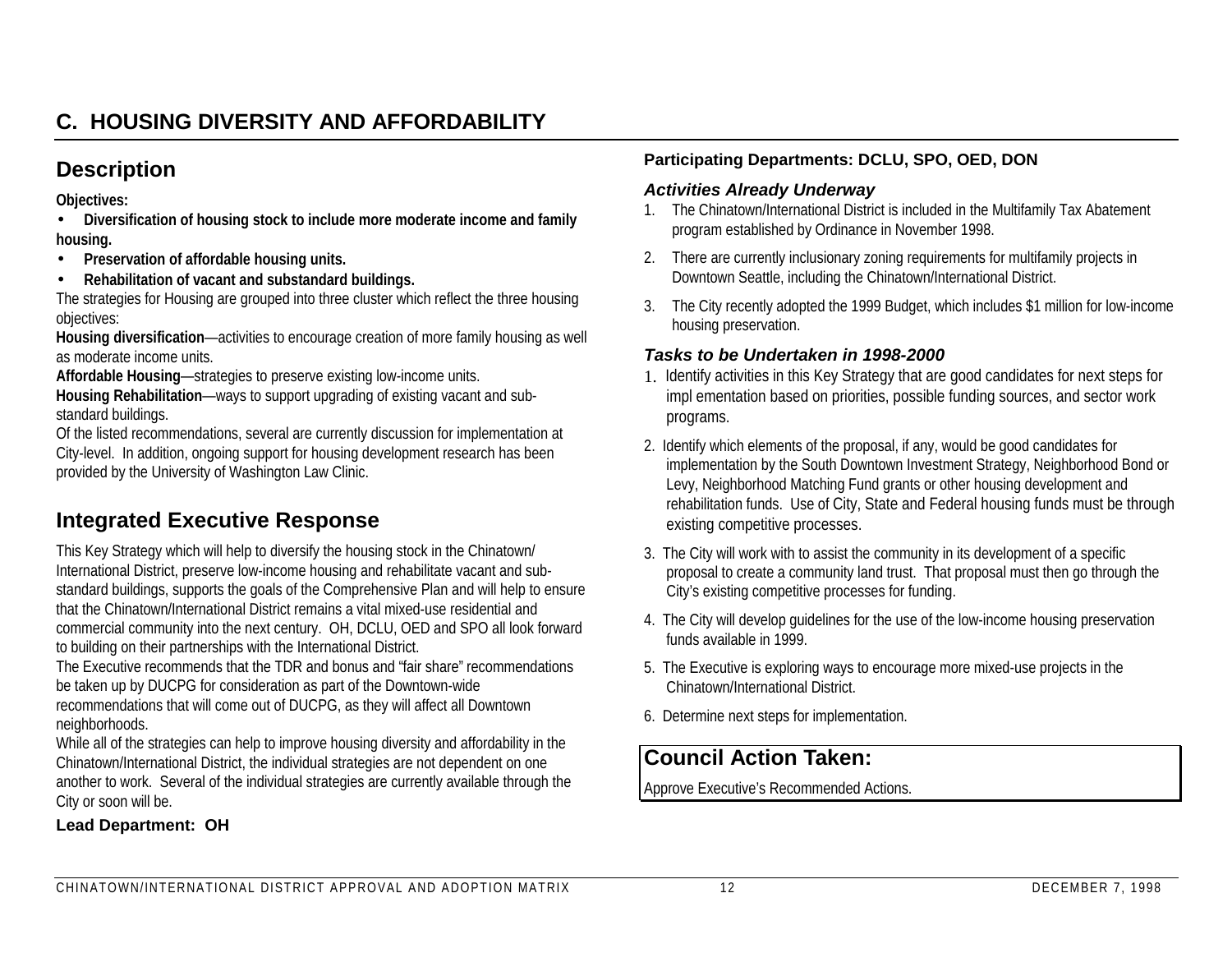| С.             | <b>Housing Diversity and Affordability</b>                                                                                        |                 |                   |                      |                                               |                                                                                                                                                                                                                                                                                                                                                                                                                                                                                                                                                                                                                                                                                                                                                                                          |  |  |  |
|----------------|-----------------------------------------------------------------------------------------------------------------------------------|-----------------|-------------------|----------------------|-----------------------------------------------|------------------------------------------------------------------------------------------------------------------------------------------------------------------------------------------------------------------------------------------------------------------------------------------------------------------------------------------------------------------------------------------------------------------------------------------------------------------------------------------------------------------------------------------------------------------------------------------------------------------------------------------------------------------------------------------------------------------------------------------------------------------------------------------|--|--|--|
| #              | <b>Activity</b>                                                                                                                   | <b>Priority</b> | <b>Time Frame</b> | <b>Cost Estimate</b> | <b>Implementor</b>                            | <b>Executive Response</b>                                                                                                                                                                                                                                                                                                                                                                                                                                                                                                                                                                                                                                                                                                                                                                |  |  |  |
| C <sub>1</sub> | Develop TDR and density bonus programs<br>to encourage greater housing development.                                               | 1               | 3-4 Years         |                      | DCLU, OH, OED,<br><b>DUCPG</b>                | This proposal will be considered as part of the<br>downtown-wide zoning recommendations that<br>are to be proposed by the Downtown Urban<br>Center Planning Group.                                                                                                                                                                                                                                                                                                                                                                                                                                                                                                                                                                                                                       |  |  |  |
| C <sub>2</sub> | Work with downtown neighborhoods to split<br>"fair share" of low income housing units.                                            | $\mathbf{1}$    | 2 Years           |                      | OH, SPO, Interlm,<br>SCIDPDA,<br><b>DUCPG</b> | This proposal will be considered as part of the<br>downtown-wide zoning recommendations that<br>are to be proposed by the Downtown Urban<br>Center Planning Group.                                                                                                                                                                                                                                                                                                                                                                                                                                                                                                                                                                                                                       |  |  |  |
| C <sub>3</sub> | Leverage City funds for:<br>1) formation of Community Land Trust<br>2) re-structuring financing of expiring<br>subsidy contracts. | $\mathbf{1}$    | 2-3 Years         |                      | SCIDPDA, InterIm,<br>OH, OED                  | OH has money available for the<br>$\left( \begin{array}{c} 1 \end{array} \right)$<br>development of at least one new community<br>land trust. OED and OH will work with<br>community non-profits for this and other<br>communities requesting such assistance to<br>determine the feasibility of building on existing<br>resources to develop a community land trust<br>and/or to propose a new community land trust.<br>All proposals would then be subject to existing<br>local, state and federal regulations and funding<br>selection processes.<br>2) The City is looking for ways to preserve<br>projects with expiring Section 8 contracts for<br>low-income housing use and may be able to<br>use the funds set aside in the 1999 Budget for<br>low-income housing preservation. |  |  |  |
| C <sub>4</sub> | Leverage more federal low-income tax<br>credits.                                                                                  | $\mathbf{1}$    | 3-4 Years         |                      | <b>OED</b>                                    | Federal loan programs administered by OED<br>can facilitate the financing of low-income tax<br>credits for housing if Federal requirements are<br>met.                                                                                                                                                                                                                                                                                                                                                                                                                                                                                                                                                                                                                                   |  |  |  |
| C <sub>5</sub> | Develop inclusionary zoning for market-rate<br>developments.                                                                      | 1               | 3-4 Years         |                      | DCLU, OH, OED,<br>SPO, Community              | More information is needed about the goals of<br>this program before this can be implemented.                                                                                                                                                                                                                                                                                                                                                                                                                                                                                                                                                                                                                                                                                            |  |  |  |
|                |                                                                                                                                   |                 |                   |                      |                                               | The Land Use Code currently employs an<br>inclusionary requirement in the downtown                                                                                                                                                                                                                                                                                                                                                                                                                                                                                                                                                                                                                                                                                                       |  |  |  |
|                | CHINATOWN/INTERNATIONAL DISTRICT APPROVAL AND ADOPTION MATRIX                                                                     |                 |                   | 13                   |                                               | <b>DECEMBER 7, 1998</b>                                                                                                                                                                                                                                                                                                                                                                                                                                                                                                                                                                                                                                                                                                                                                                  |  |  |  |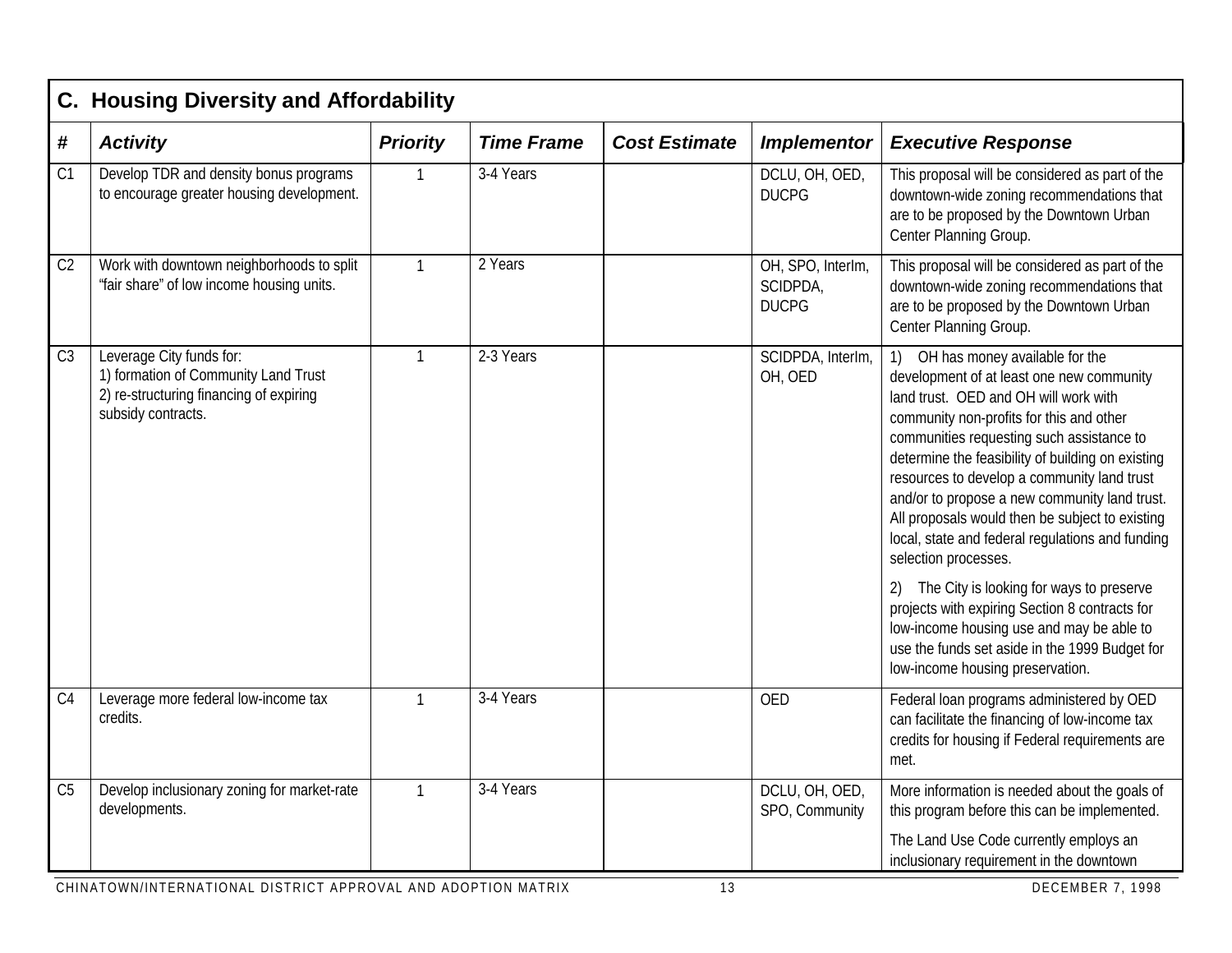|                | C. Housing Diversity and Affordability                                                                                                                                                                                              |                 |                   |                      |                                                       |                                                                                                                                                                                                                                                                                                                                                                                                                                                                                                                   |  |  |  |  |
|----------------|-------------------------------------------------------------------------------------------------------------------------------------------------------------------------------------------------------------------------------------|-----------------|-------------------|----------------------|-------------------------------------------------------|-------------------------------------------------------------------------------------------------------------------------------------------------------------------------------------------------------------------------------------------------------------------------------------------------------------------------------------------------------------------------------------------------------------------------------------------------------------------------------------------------------------------|--|--|--|--|
| #              | <b>Activity</b>                                                                                                                                                                                                                     | <b>Priority</b> | <b>Time Frame</b> | <b>Cost Estimate</b> | <b>Implementor</b>                                    | <b>Executive Response</b>                                                                                                                                                                                                                                                                                                                                                                                                                                                                                         |  |  |  |  |
|                |                                                                                                                                                                                                                                     |                 |                   |                      |                                                       | zones, including the ID. Changing the current<br>requirement may pose legal issues.                                                                                                                                                                                                                                                                                                                                                                                                                               |  |  |  |  |
|                |                                                                                                                                                                                                                                     |                 |                   |                      |                                                       | The City established a multifamily tax<br>abatement program in November 1998 which<br>will require that market-rate projects in the<br>Chinatown/International District keep 25% of<br>their units affordable to households earning<br>less than 80% of the area median income in<br>order to qualify.                                                                                                                                                                                                            |  |  |  |  |
| C6             | Secure lender commitment to finance more<br>mixed-use projects, including model project:<br>International District Village Square Phase<br>2.                                                                                       | $\mathbf{1}$    | 2 Years           |                      | The Office of the<br>Mayor, OH, DCLU,<br>SPO, SCIDPDA | The Executive will explore with lenders ways to<br>provide more financing for mixed-use projects<br>in the Chinatown/International District.                                                                                                                                                                                                                                                                                                                                                                      |  |  |  |  |
| C <sub>7</sub> | Develop a 10-Year Property Tax Exemption<br>for low-income multifamily development,<br>based on RCW 84.14 (1995).                                                                                                                   | $\mathbf{1}$    | 1 Year            |                      | OH, SPO, InterIm,<br><b>SCIDPDA</b>                   | The City established a multifamily tax<br>abatement program in November 1998. The<br>program, which includes the Chinatown/<br>International District Urban Center Village, will<br>require that market-rate projects in the<br>Chinatown/ International District keep 25% of<br>their units affordable to households earning<br>less than 80% of the area median income in<br>order to qualify. This program will affect all new<br>multifamily housing development and<br>rehabilitation of existing buildings. |  |  |  |  |
| C8             | Continue partnership with University of<br>Washington Law Clinic to research and<br>develop housing development/land trust<br>models.                                                                                               | $\mathbf{1}$    | Ongoing           |                      | InterIm, Law Clinic                                   | Recommendation is a community-based<br>activity.                                                                                                                                                                                                                                                                                                                                                                                                                                                                  |  |  |  |  |
| C <sub>9</sub> | Leverage City funds for:<br>acquisition and rehabilitation of vacant<br>1)<br>and sub-standard buildings.<br>2)<br>technical assistance and outreach by<br>community non-profits to owners of<br>vacant and sub-standard buildings. | $\mathbf{1}$    | 2-3 Years         |                      | OH, DCLU, OED,<br>SPO, SCIDPDA,<br>InterIm            | DHHS has provided millions of local tax dollars<br>over the years for various multifamily<br>acquisition/rehabilitation projects in the District.<br>The NOFA process encourages the leveraging<br>of other public and private funds whenever<br>possible. OH will continue to build on its                                                                                                                                                                                                                       |  |  |  |  |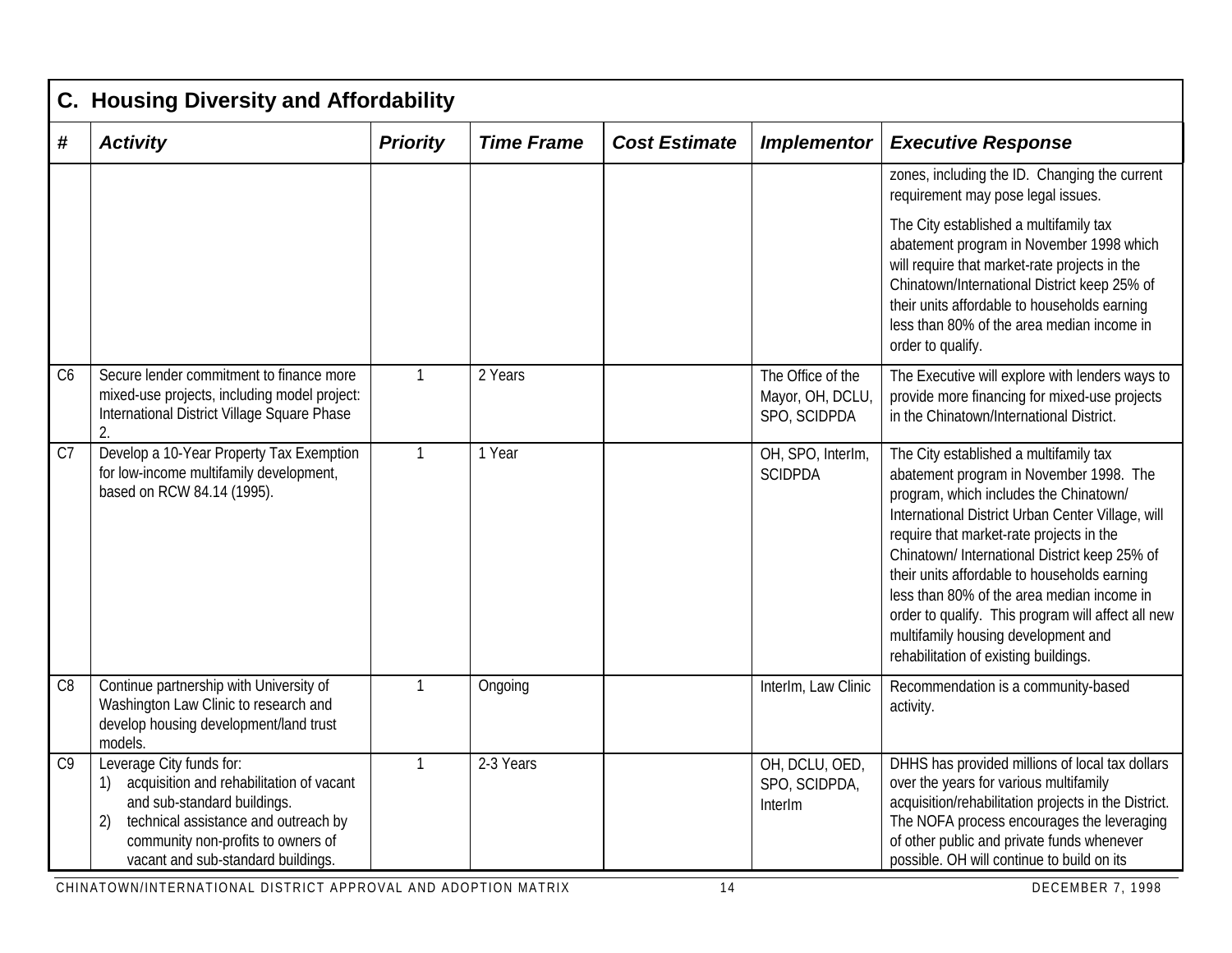|     | <b>C. Housing Diversity and Affordability</b>                                                                                   |                 |                   |                      |                           |                                                                                                                                                                                                                                                                                                                                                                                                        |  |  |  |
|-----|---------------------------------------------------------------------------------------------------------------------------------|-----------------|-------------------|----------------------|---------------------------|--------------------------------------------------------------------------------------------------------------------------------------------------------------------------------------------------------------------------------------------------------------------------------------------------------------------------------------------------------------------------------------------------------|--|--|--|
| #   | <b>Activity</b>                                                                                                                 | <b>Priority</b> | <b>Time Frame</b> | <b>Cost Estimate</b> | Implementor               | <b>Executive Response</b>                                                                                                                                                                                                                                                                                                                                                                              |  |  |  |
|     |                                                                                                                                 |                 |                   |                      |                           | relationship with and support non-profits in the<br>Chinatown/International District on a project-by-<br>project basis.<br>DCLU will continue to work on possible<br>regulatory and enforcement improvements to<br>address issues created by vacant and<br>substandard buildings. The City's<br>Neighborhood Action Team Seattle (NATS)<br>may also be available to assist with specific<br>buildings. |  |  |  |
| C10 | Consider potential support for housing<br>rehabilitation through Habitat for Humanity<br>involvement and sweat equity programs. |                 | 2-3 years         |                      | City, SCIDPDA,<br>Interlm | OH provides funding for rental housing<br>rehabilitation through a Notice of Funding<br>Availability process twice a year. Groups, such<br>as Habitat for Humanity, compete for funding.                                                                                                                                                                                                               |  |  |  |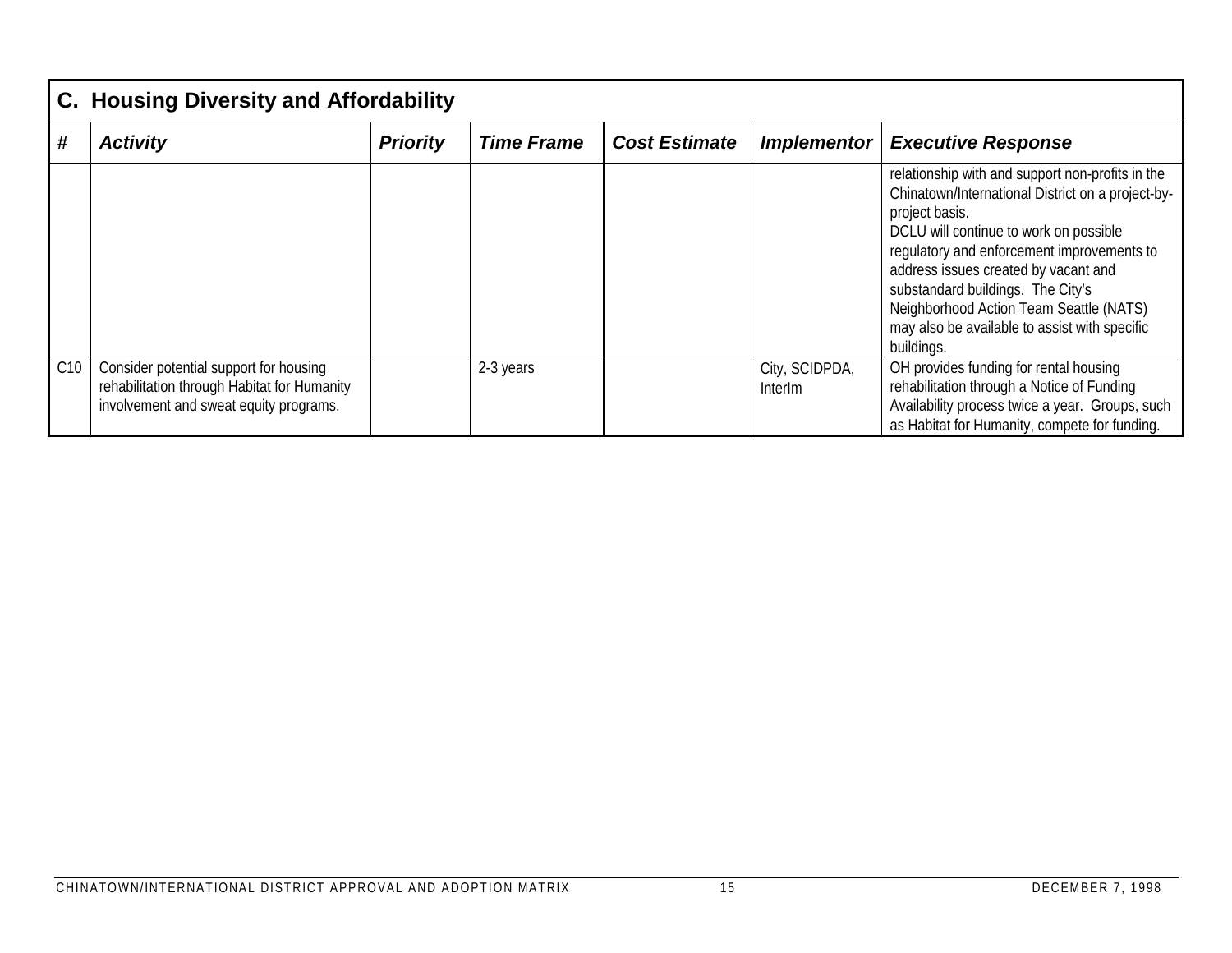# **D. SAFE AND DYNAMIC PUBLIC SPACES**

## **Description**

Parks, public safety and pedestrian space are combined in this section because of the connections among the three areas.

The strategies in this area are grouped into the following clusters, each of which has one or more related actions. Together the actions directly address the previously listed issues.

**Parks**—Maintenance; Activating Parks; New Open Space

**Public Safety**—Crime Prevention through Environmental Design; Outreach and Services; Police Presence; Parking; Event Days

**Pedestrian Circulation and Amenities**—Pedestrian Safety; Pedestrian Amenities; Key Corridors; Key Nodes

## **Integrated Executive Response**

The Executive supports the objectives of active and safe public spaces. These recommendations will help to ensure that the parks and sidewalks in the Chinatown/International District remain lively, exciting and welcoming spaces in which the

community may congregate.

The success of this Key Strategy rests on the ability of the City and neighborhood to build on existing relationships and develop partnerships to find ways to make these proposals happen. There are a number of different ways to make this strategy occur, the South Downtown Investment Strategy and the Chinatown/International District Implementation program can work together to develop a strategy for funding improvements. Potential funding sources include the Neighborhood Action Agenda and the Neighborhood Matching Fund.

#### **Lead Department: DON**

**Participating Departments: DPR, SPD, SPO, OH, HSD,, Law, SEATRAN, SCL**

#### *Activities Already Underway*

- 1. The Seattle Police Department is currently discussing ways to enhance its service in the Chinatown/International District community.
- 2. SEATRAN has investigated the proposed locations for new cross walks and stop signs and installed them where appropriate based on existing criteria.

#### *Tasks to be Undertaken in 1998-2000*

- 1. Identify activities in this Key Strategy that are good candidates for next steps for implementation based on priorities, possible funding sources, and sector work programs.
- 2. Establish project team including City agencies, community representatives, consultants and representatives from other agencies (i.e. Sound Transit, King County Metro, Seattle Mariners, First & Goal). Establish coordination plan with the South Downtown Investment Strategy.
- 3. Pedestrian islands will be installed in early 1999 at 8<sup>th</sup> and Jackson and 10<sup>th</sup> and **Jackson**
- 4. DON will work with the neighborhood, International District Special Review Board and SEATRAN to decide where new toilets should be located and to provide new toilets. If necessary, DON will seek additional funding to complete the task.
- 5. Determine steps for future implementation.

# **Council Action Taken:**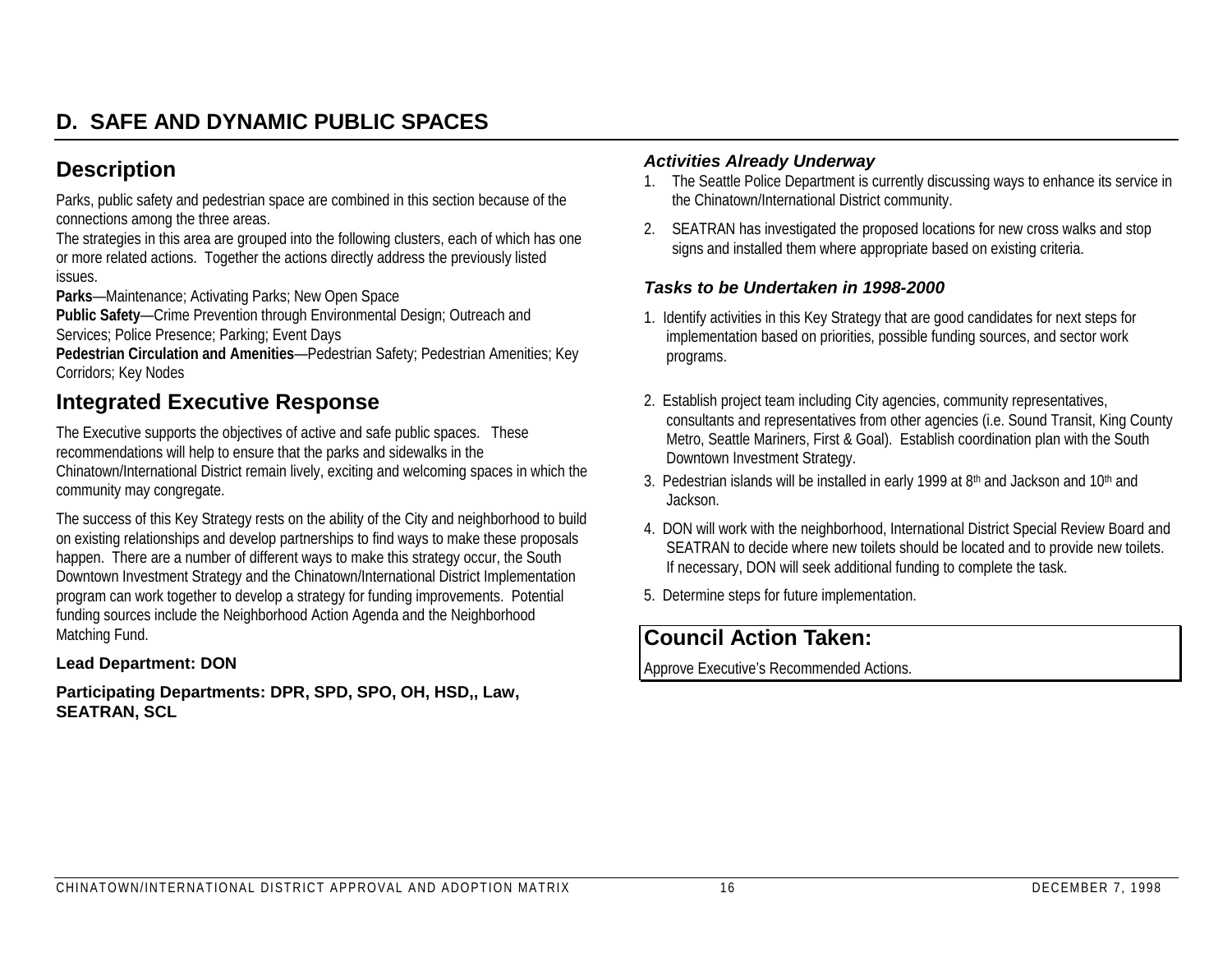|                | D. Safe and Dynamic Public Spaces                                                                                                                                                                                                                                                                                                                                                                                                                                 |                 |                   |                      |                                                                                                                                     |                                                                                                                                                                                                                                                                                                                                                                                                                                                                                                                                                                                                |  |  |  |
|----------------|-------------------------------------------------------------------------------------------------------------------------------------------------------------------------------------------------------------------------------------------------------------------------------------------------------------------------------------------------------------------------------------------------------------------------------------------------------------------|-----------------|-------------------|----------------------|-------------------------------------------------------------------------------------------------------------------------------------|------------------------------------------------------------------------------------------------------------------------------------------------------------------------------------------------------------------------------------------------------------------------------------------------------------------------------------------------------------------------------------------------------------------------------------------------------------------------------------------------------------------------------------------------------------------------------------------------|--|--|--|
| #              | <b>Activity</b>                                                                                                                                                                                                                                                                                                                                                                                                                                                   | <b>Priority</b> | <b>Time Frame</b> | <b>Cost Estimate</b> | <b>Implementor</b>                                                                                                                  | <b>Executive Response</b>                                                                                                                                                                                                                                                                                                                                                                                                                                                                                                                                                                      |  |  |  |
|                | <b>Parks</b>                                                                                                                                                                                                                                                                                                                                                                                                                                                      |                 |                   |                      |                                                                                                                                     |                                                                                                                                                                                                                                                                                                                                                                                                                                                                                                                                                                                                |  |  |  |
| D <sub>1</sub> | <b>ACTIVATING PARKS - encouraging</b><br>more frequent, dynamic use of parks<br>by developing specific programs and<br>elements helps to improve parks<br>safety.<br>D1.1 coordinate a year-long<br>activities program for parks that<br>could include summer<br>barbecues, cultural events,<br>community clean-up days,<br>youth programs, senior<br>exercise in Hing Hay,<br>gardening workshops at Danny<br>Woo, etc.<br>D1.2 install checkers/chess tables in | $\mathbf{1}$    | 1-2 years         |                      | CAP, InterIm, Chong<br>Wah Association,<br>BIA, DPR, CISC.,<br>DON, International<br><b>District Special</b><br><b>Review Board</b> | DPR supports frequent neighborhood-oriented<br>activities in parks as a positive way to get maximum<br>benefit from these community assets and will<br>participate to the extent that they can.<br>1.1 The Neighborhood Matching Fund is a good<br>source of funding for some of these activities. The<br>community may also want to use the Adopt-A-Park<br>program as a tool for activating parks.<br>1.2 The community has already obtained funding for<br>chess tables at Hing Hay and DPR will install the<br>chess tables in 1999.                                                       |  |  |  |
| D <sub>2</sub> | Hing Hay Park.<br>NEW OPEN SPACE - potential<br>locations include: vacant parcel on<br>Jackson east of I-5, next to Asian<br>Plaza (9th and Jackson site).                                                                                                                                                                                                                                                                                                        | $\mathbf{1}$    | 1-2 years         |                      | InterIm, Little Siagon<br>BDA, International<br><b>District Special</b><br><b>Review District</b><br>Board, DPR, DON                | The 9th and Jackson site is being developed by a<br>private property owner and is not available for new<br>open space The neighborhood may want to explore<br>other sites in the Little Saigon portion of the<br>Chinatown/International District for potential open<br>space. City departments that own vacant parcels<br>within the planning area should work together with the<br>community to identify parcels that might be usable, on<br>a temporary or permanent basis, for open space<br>purposes identified by the community, and should<br>include Parks and DON as an implementors. |  |  |  |
|                | <b>Public Spaces</b>                                                                                                                                                                                                                                                                                                                                                                                                                                              |                 |                   |                      |                                                                                                                                     |                                                                                                                                                                                                                                                                                                                                                                                                                                                                                                                                                                                                |  |  |  |
| D <sub>3</sub> | <b>OUTREACH AND SERVICES</b><br>D3.1 coordinate a year-long<br>outreach program to building                                                                                                                                                                                                                                                                                                                                                                       | -1              | 1-2 years         |                      | CAP, InterIm, First<br>and Goal, IDHSS,<br>SPD, Law, HSD, OH,                                                                       | 3.1 SPD, HSD, OH and SKCPHD will be available as<br>resources on this project.                                                                                                                                                                                                                                                                                                                                                                                                                                                                                                                 |  |  |  |
|                | CUINATOWN/INTEDNATIONAL DICTRICT ADDROVAL AND ADODTION MATRIX                                                                                                                                                                                                                                                                                                                                                                                                     |                 |                   |                      | 17                                                                                                                                  | DECEMBED 7 1000                                                                                                                                                                                                                                                                                                                                                                                                                                                                                                                                                                                |  |  |  |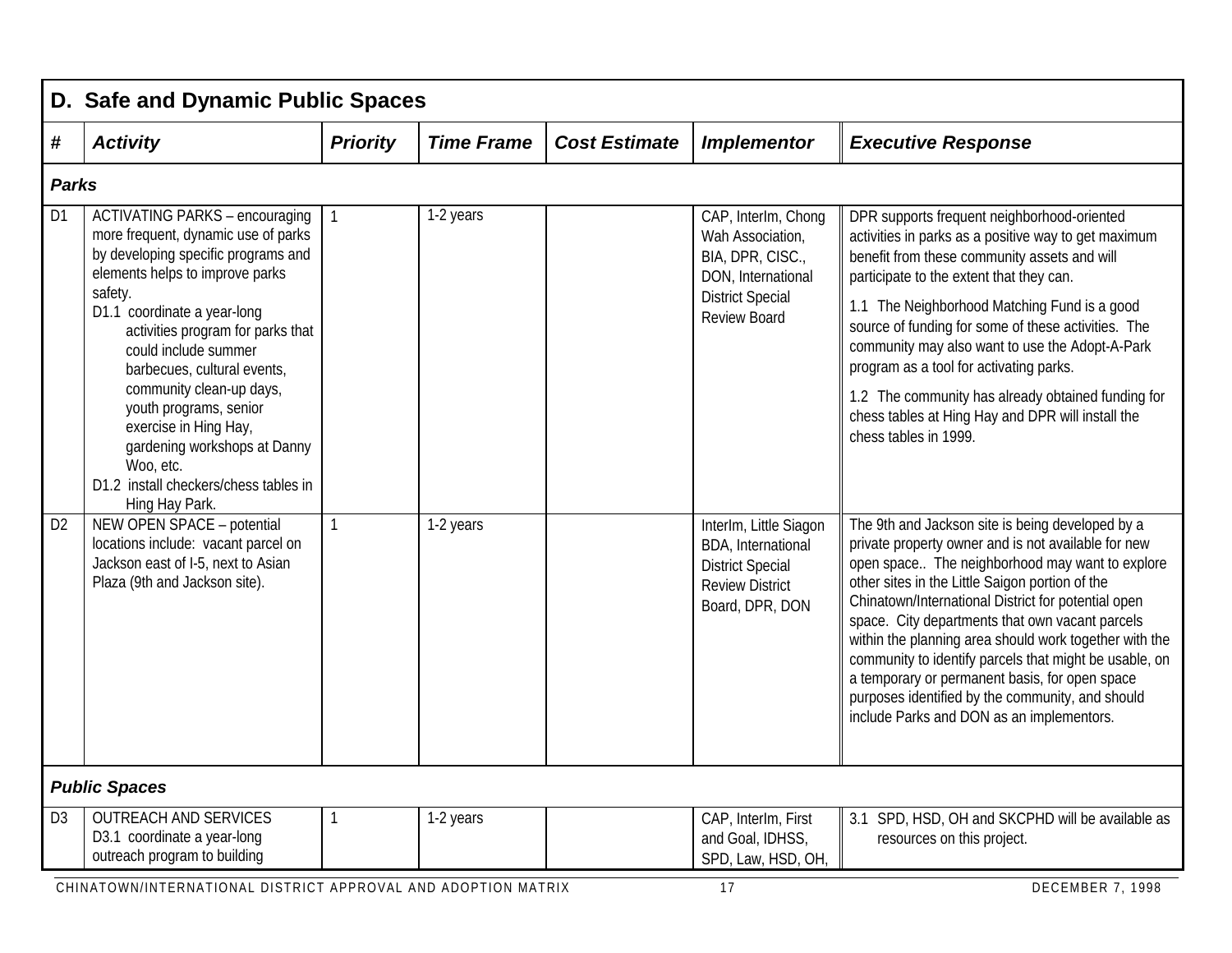|                | D. Safe and Dynamic Public Spaces                                                                                                                                                                                                                                                                                                                                                                                                                                                                                                                            |                 |                   |                      |                                                                                         |                                                                                                                                                                                                                                                                                                                                                                                                                                                                                                                                                                          |  |  |  |  |  |
|----------------|--------------------------------------------------------------------------------------------------------------------------------------------------------------------------------------------------------------------------------------------------------------------------------------------------------------------------------------------------------------------------------------------------------------------------------------------------------------------------------------------------------------------------------------------------------------|-----------------|-------------------|----------------------|-----------------------------------------------------------------------------------------|--------------------------------------------------------------------------------------------------------------------------------------------------------------------------------------------------------------------------------------------------------------------------------------------------------------------------------------------------------------------------------------------------------------------------------------------------------------------------------------------------------------------------------------------------------------------------|--|--|--|--|--|
| #              | <b>Activity</b>                                                                                                                                                                                                                                                                                                                                                                                                                                                                                                                                              | <b>Priority</b> | <b>Time Frame</b> | <b>Cost Estimate</b> | <b>Implementor</b>                                                                      | <b>Executive Response</b>                                                                                                                                                                                                                                                                                                                                                                                                                                                                                                                                                |  |  |  |  |  |
| D <sub>4</sub> | managers and residents on major<br>public health and safety topics<br>(drugs, emergencies, crime<br>reporting, car prowls, theft, assault,<br>pedestrian safety).<br>D3.2 leverage various funds to<br>expand CAP and IDEC resources for<br>staff, outreach and programming.<br>D3.3 greater marketing/promotion of<br>current Escort Service<br>D3.4 offer support for the Stay Out<br>of Parks Ordinance - Parks<br><b>Exclusion Act</b><br>EVENT DAYS - work with football,<br>baseball and SPD to:<br>provide event day extra<br>$\bullet$<br>clean-ups. | $\mathbf{1}$    | 1-2 years         |                      | <b>SKCPHD</b><br>InterIm, First and<br>Goal, Washington<br><b>State Public Stadium</b>  | 3.2 The Neighborhood Matching Fund may be a good<br>source of funding for some of these activities.<br>3.3 The Neighborhood Matching Fund may be a good<br>source of funding for this activity.<br>The Master Use Permits for the new stadiums require<br>the stadiums to provide extra cleanup on event days.<br>The Seattle Police Department is working with SPO,                                                                                                                                                                                                     |  |  |  |  |  |
|                | add officers for traffic/crowd<br>$\bullet$<br>control and basic foot patrol<br>duties.                                                                                                                                                                                                                                                                                                                                                                                                                                                                      |                 |                   |                      | Authority (PSA),<br>Seattle Mariners,<br>PFD, CAP, SPD,<br>SP <sub>O</sub>              | organizations in the Chinatown/International District<br>and with the sports teams to address police staffing<br>needs (including additional traffic control and patrol<br>coverage) around events at the new stadiums. Both<br>stadiums have been required to pay for increased<br>police staffing through the Master Use Permit process.<br>The event staffing plan for the new baseball will be<br>finalized prior to the opening of the new stadium in<br>July 1999. The event staffing plan for the new football<br>stadium will be finalized prior to its opening. |  |  |  |  |  |
|                | <b>Pedestrian Circulation and Amenities</b>                                                                                                                                                                                                                                                                                                                                                                                                                                                                                                                  |                 |                   |                      |                                                                                         |                                                                                                                                                                                                                                                                                                                                                                                                                                                                                                                                                                          |  |  |  |  |  |
| D <sub>5</sub> | PEDESTRIAN SAFETY<br>improvements including crosswalk<br>striping, stop signs, and pedestrian<br>refuge islands need to be installed at<br>identified locations immediately.<br>Review sidewalks for tripping<br>hazards.                                                                                                                                                                                                                                                                                                                                    | $\mathbf{1}$    | <b>ASAP</b>       |                      | SEATRAN, Interlm,<br>CAP, International<br><b>District Special</b><br>Review Board, DON | All crosswalks will be upgraded to thermoplastic<br>ladder as funding allows.<br>SEATRAN has investigated the proposed locations for<br>new cross walks and stop signs and installed them as<br>appropriate based on existing criteria.<br>Pedestrian islands will be installed at 8th and Jackson<br>and 10th and Jackson in early 1999.                                                                                                                                                                                                                                |  |  |  |  |  |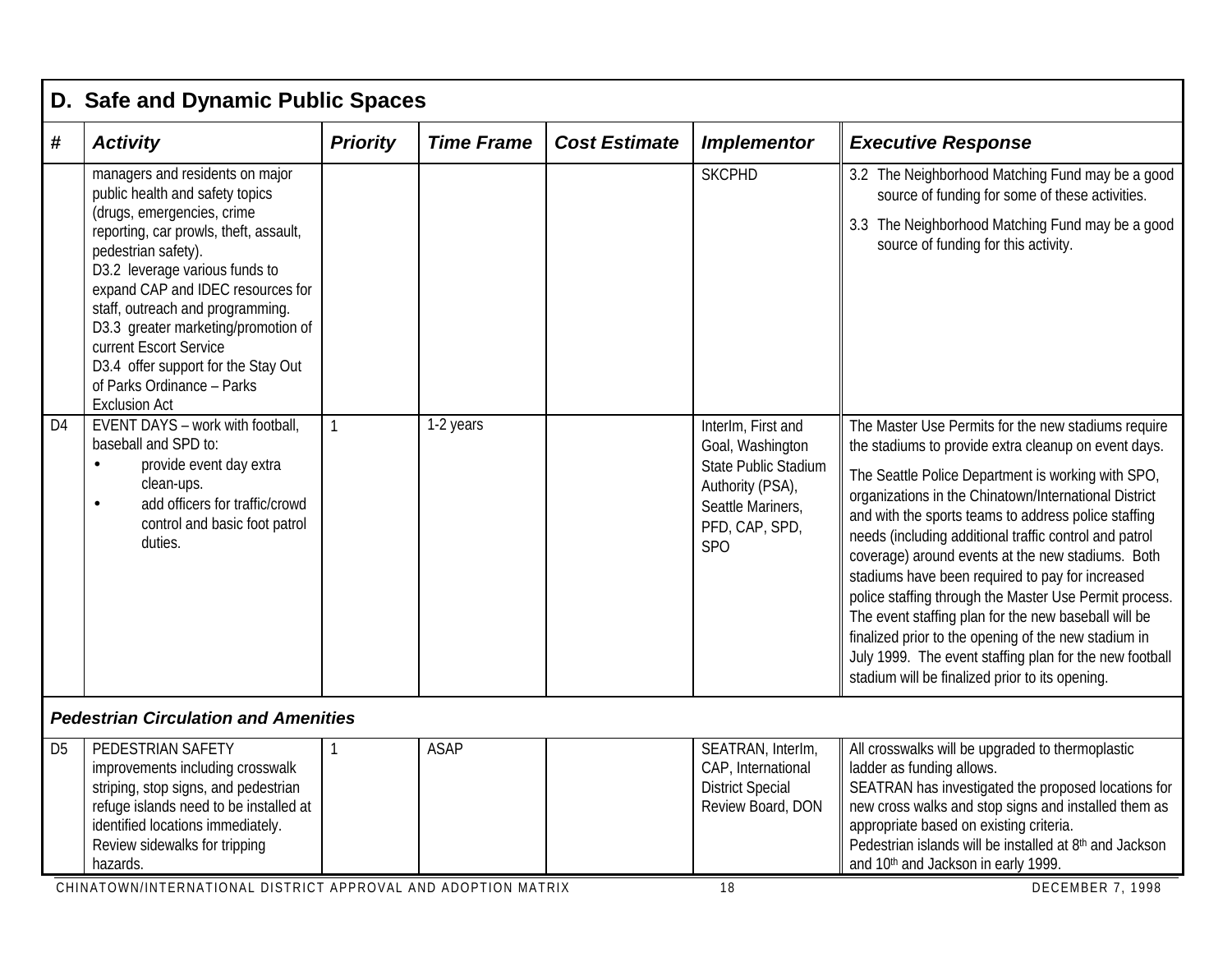|                  | D. Safe and Dynamic Public Spaces                                                                                                                                                                                                                                                                                                                                                                                                                                                                                  |                 |                   |                      |                                                                                                                                                                                                                                                                                                                                                 |                                                                                                                                                                                                                                                                                                                                                                                                                                                                                                                                                                                                                                                                                                                                                                                                                                                                                            |
|------------------|--------------------------------------------------------------------------------------------------------------------------------------------------------------------------------------------------------------------------------------------------------------------------------------------------------------------------------------------------------------------------------------------------------------------------------------------------------------------------------------------------------------------|-----------------|-------------------|----------------------|-------------------------------------------------------------------------------------------------------------------------------------------------------------------------------------------------------------------------------------------------------------------------------------------------------------------------------------------------|--------------------------------------------------------------------------------------------------------------------------------------------------------------------------------------------------------------------------------------------------------------------------------------------------------------------------------------------------------------------------------------------------------------------------------------------------------------------------------------------------------------------------------------------------------------------------------------------------------------------------------------------------------------------------------------------------------------------------------------------------------------------------------------------------------------------------------------------------------------------------------------------|
| #                | <b>Activity</b>                                                                                                                                                                                                                                                                                                                                                                                                                                                                                                    | <b>Priority</b> | <b>Time Frame</b> | <b>Cost Estimate</b> | <b>Implementor</b>                                                                                                                                                                                                                                                                                                                              | <b>Executive Response</b>                                                                                                                                                                                                                                                                                                                                                                                                                                                                                                                                                                                                                                                                                                                                                                                                                                                                  |
|                  |                                                                                                                                                                                                                                                                                                                                                                                                                                                                                                                    |                 |                   |                      |                                                                                                                                                                                                                                                                                                                                                 | If the community generates a list of locations needing<br>sidewalk shims (by exact location) the repairs will be<br>made.                                                                                                                                                                                                                                                                                                                                                                                                                                                                                                                                                                                                                                                                                                                                                                  |
| D <sub>6</sub>   | PEDESTRIAN AMENITIES installed<br>at strategic locations include:<br>pedestrian street lighting<br>$\bullet$<br>wayfinding system using<br>informational kiosks<br>benches and other street<br>furniture<br>improved trash cans<br>$\bullet$<br>public art (including on bus<br>$\bullet$<br>shelters)<br>street trees and grate fillers<br>$\bullet$<br>trimming overgrown bushes<br>re-positioning dumpsters<br>protruding onto sidewalk<br>priority to key corridors and nodes<br>below to gain maximum effect. | $\mathbf{1}$    | 2-3 years         |                      | various participants<br>for different elements<br>including: InterIm,<br>baseball PFD,<br>SEATRAN, BIA,<br>Metro Mural Program,<br>Seattle Arts<br>Commission,<br><b>International District</b><br><b>Special Review</b><br>Board and SEATRAN<br>for approvals, First<br>and Goal, DPR,<br>property owners,<br>Little Saigon BDA,<br><b>DON</b> | O will work with the International District through the<br>South Dowtown Investment Strategy to find<br>partnerships for funding of many of these projects.<br>The Neighborhood Action Agenda is expected to be a<br>key funding source.<br>• The neighborhood is encouraged to develop a<br>"lighting plan." Seattle City Light can provide<br>technical assistance in developing this plan.<br>Street tree plantings can be a good community-<br>$\bullet$<br>based activity, often funded by the Neighborhood<br>Matching Fund. Technical assistance is available<br>from the SEATRAN Arborist's Office or the Seattle<br>City Light Urban Tree Replacement Program.<br>• SEATRAN will review the locations where tree<br>grates are missing or broken and take appropriate<br>action.<br>Trimming overgrown bushes and weeds is the<br>responsibility of the abutting property owners. |
| D <sub>6</sub> a | Install portable toilets in critical<br>locations including: Metro Lid, near<br>Freeway parking lot, Children's Park<br>and Kobe Park; community input on<br>design.                                                                                                                                                                                                                                                                                                                                               |                 | 2 years           |                      | BIA, InterIm, CAP,<br><b>International District</b><br><b>Special Review</b><br>Board, DON                                                                                                                                                                                                                                                      | DON can work with the community to decide where<br>new portable toilets are needed and to provide new<br>toilets. If necessary, DON will seek additional funding<br>to complete the task. The International District Special<br>Review Board and SEATRAN will need to approve<br>new toilet locations.                                                                                                                                                                                                                                                                                                                                                                                                                                                                                                                                                                                     |
| D <sub>6</sub> b | Coordinate community consensus<br>and steps to develop plaza over<br>Metro lid as an open air market and<br>pedestrian space.                                                                                                                                                                                                                                                                                                                                                                                      |                 | 3 years           |                      | BIA, Interlm, Nitze-<br>Stagen, International<br><b>District Special</b><br>Review Board, SPO                                                                                                                                                                                                                                                   | This recommendation should be a community based<br>activity. SPO or DON may be able to provide<br>assistance.                                                                                                                                                                                                                                                                                                                                                                                                                                                                                                                                                                                                                                                                                                                                                                              |
| D <sub>7</sub>   | <b>KEY CORRIDORS-The following</b><br>key corridors will benefit from<br>specific installations including:<br>JACKSON ST.<br>• re-stripe to three lane                                                                                                                                                                                                                                                                                                                                                             | $\mathbf{1}$    | 2-3 years         |                      | Metro, SEATRAN,<br>Arts Commission,<br>DON, InterIm,<br>business owners,<br><b>International District</b>                                                                                                                                                                                                                                       | <b>JACKSON STREET</b><br>There has been considerable controversy about a<br>$\bullet$<br>three lane configuration on Jackson Street. Metro<br>is concerned as well as nearby businesses.<br>Taking traffic concerns into account, SEATRAN                                                                                                                                                                                                                                                                                                                                                                                                                                                                                                                                                                                                                                                  |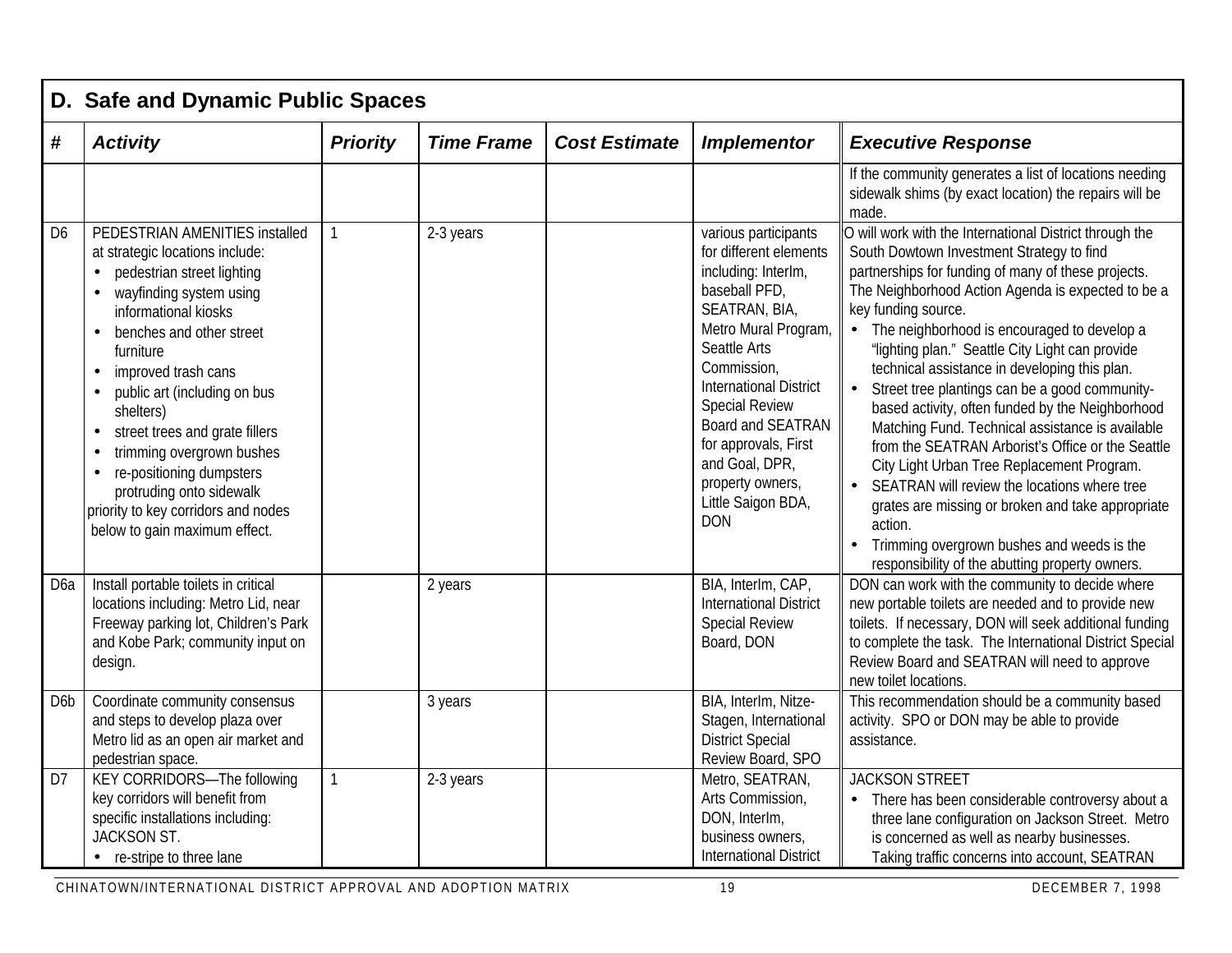|                | D. Safe and Dynamic Public Spaces                                                                                                                                                                                                                                                                                                                                                                                                                                                                                                                                                                               |                 |                   |                      |                                                                                       |                                                                                                                                                                                                                                                                                                                                                                                                                                                                                                                                                                                                                                                                                                                                                                                                                                                                                                                                                                                                                                                                                                                             |  |  |  |  |  |
|----------------|-----------------------------------------------------------------------------------------------------------------------------------------------------------------------------------------------------------------------------------------------------------------------------------------------------------------------------------------------------------------------------------------------------------------------------------------------------------------------------------------------------------------------------------------------------------------------------------------------------------------|-----------------|-------------------|----------------------|---------------------------------------------------------------------------------------|-----------------------------------------------------------------------------------------------------------------------------------------------------------------------------------------------------------------------------------------------------------------------------------------------------------------------------------------------------------------------------------------------------------------------------------------------------------------------------------------------------------------------------------------------------------------------------------------------------------------------------------------------------------------------------------------------------------------------------------------------------------------------------------------------------------------------------------------------------------------------------------------------------------------------------------------------------------------------------------------------------------------------------------------------------------------------------------------------------------------------------|--|--|--|--|--|
| #              | <b>Activity</b>                                                                                                                                                                                                                                                                                                                                                                                                                                                                                                                                                                                                 | <b>Priority</b> | <b>Time Frame</b> | <b>Cost Estimate</b> | <b>Implementor</b>                                                                    | <b>Executive Response</b>                                                                                                                                                                                                                                                                                                                                                                                                                                                                                                                                                                                                                                                                                                                                                                                                                                                                                                                                                                                                                                                                                                   |  |  |  |  |  |
|                | configuration to calm traffic.<br>continue holiday tree lighting.<br>move bus shelters/stops further<br>away from intersection at 12th.<br>work with business owners to<br>promote parking at freeway lot.<br>look at possible additions for on-<br>street parking east of I-5.<br>public art on underside of<br>freeway.<br>gateway element near Jackson<br>and 4th or 5th; strong entryway<br>as part of King Street Station<br>area improvements.<br>2 informational kiosks: Jackson &<br>I-5, Jackson & 12th.<br><b>DEARBORN STREET</b><br>gateway treatment on street<br>surface at Dearborn and 6th, 8th. |                 |                   |                      | <b>Special Review</b><br><b>Board</b>                                                 | will consider a three lane configuration provided<br>there are peak hour parking restrictions in the east<br>bound direction during the PM period. This would<br>entail removal of the curb bulbs on that side of the<br>street. If the community goes forward with this<br>proposal, SEATRAN will require the community to<br>demonstrate support of approximately 60% of the<br>residences/ businesses along the corridor<br>Additionally, we would require that all of the<br>residences/ businesses along the corridor be<br>made aware of the change and have a chance to<br>weigh in on the decision.<br>Transit service alternatives along S. Jackson St.<br>will be explored through the Seattle Transit<br>Initiative.<br>Funding for many of the proposals can be<br>coordinated through the South Downtown<br>Investment Strategy and the Neighborhood Action<br>Agenda process.<br><b>DEARBORN ST.</b><br>It may be appropriate to coordinate the proposed<br>gateway treatment with the Uwajimaya and<br>International District Village Square II projects<br>proposed for development at these intersections. |  |  |  |  |  |
| D <sub>8</sub> | KEY NODES at King & Maynard, 8th<br>& Lane, 5th & Washington, each<br>include an informational kiosk,<br>additional ped. street lights, trash<br>cans, benches and trees.                                                                                                                                                                                                                                                                                                                                                                                                                                       |                 | 2-3 years         |                      | SEATRAN, SCL,<br>DON, International<br><b>District Special</b><br><b>Review Board</b> | See D6 and D7. These projects can be coordinated<br>with proposed neighborhood wide improvements and<br>with the Football Stadium's Neighborhood Action<br>Agenda. These improvements may be appropriate for<br>the Neighborhood Matching Fund, neighborhood plan<br>early implementation funds or a possible<br>neighborhood plan bond or levy.<br>The City Council has convened a Kiosk Task Force in<br>order to find ways to create Kiosks in neighborhoods.<br>The work of that task force will be important to the<br>implementation of this activity.                                                                                                                                                                                                                                                                                                                                                                                                                                                                                                                                                                |  |  |  |  |  |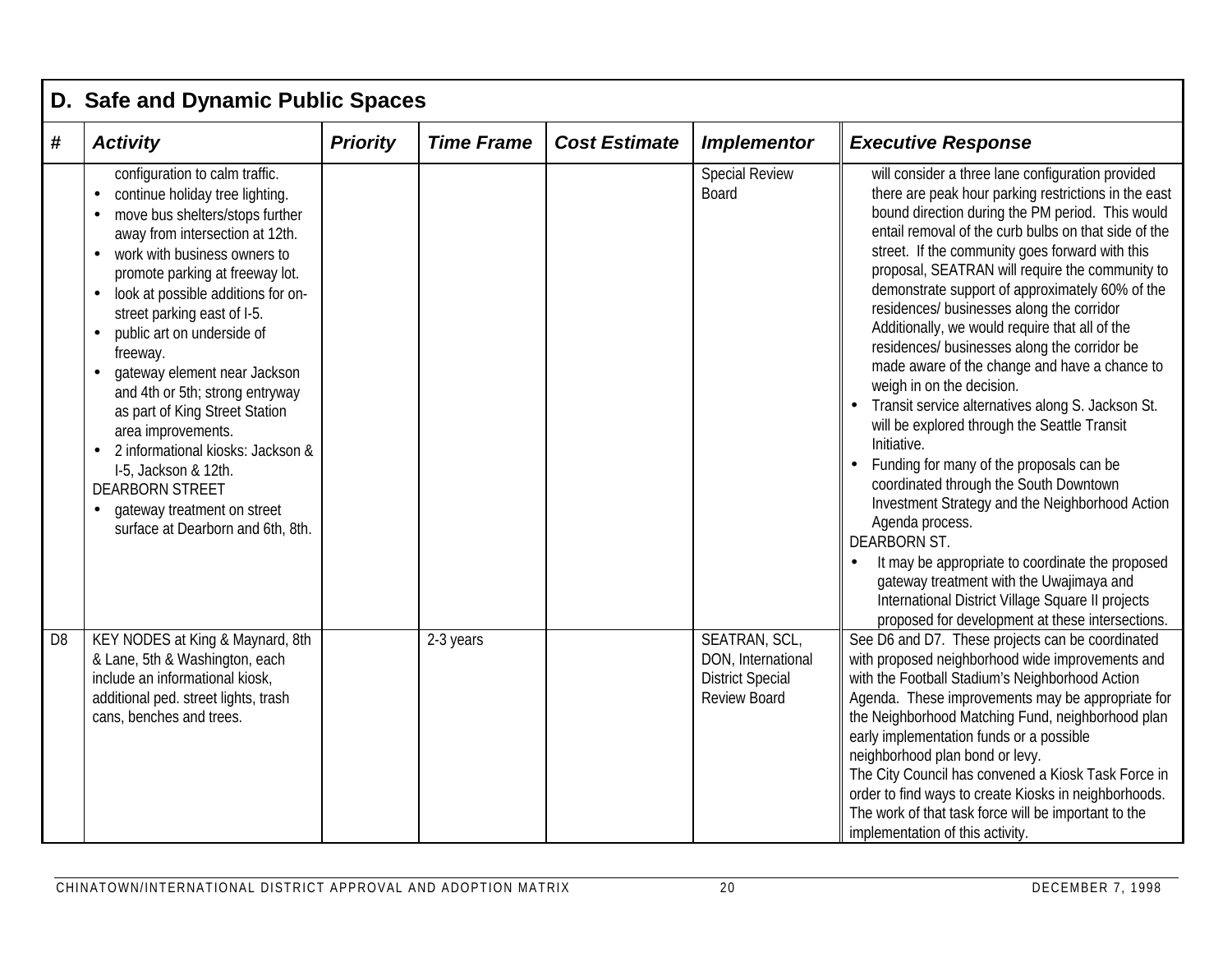# **E. ACCESSIBILITY**

## **Description**

Accessibility both within as well as to the neighborhood for all transportation modes, while encouraging less dependence on cars and greater use of transit, bikes and walking.

## **Integrated Executive Response**

The Executive supports the goals of accessibility both within and to the Chinatown/ International District neighborhood by all transportation modes. Increasing accessibility by way of transit, bikes and walking will help to connect the neighborhood, reduce pollution and allow residents and visitors to easily access the Chinatown/International District's many shops and restaurants.

King County Metro will be a key player in implementing these proposals, the Executive will continue to work with the neighborhood and Metro to see that the concerns of the Chinatown/International District are incorporated in their plans.

#### **Lead Department: SEATRAN**

**Participating Departments: SPO, SCL, DON**

#### *Tasks to be Undertaken in 1998-2000*

- 1. Identify activities in this Key Strategy that are good candidates for next steps for implementation based on priorities, possible funding sources, and sector work programs.
- 2. Establish project team including City agencies, community representatives, consultants and representatives from other agencies (e.g., Sound Transit, King County Metro, Seattle Mariners, First & Goal). Establish coordination plan with the South Downtown Investment Strategy, the Downtown Circulation Study and the Seattle Transit Initiative
- 3. For some transportation improvements (including changing on-street parking restrictions), 60% of the adjacent property owners or managers will need to sign a petition asking for the change.
- 4. The Seattle Transit Initiative will build on partnerships with Metro, the Elevated Transportation Company and Sound Transit to develop a Seattle-specific higher capacity transit service. STI will be looking at transit services on S. Jackson St. A circulator route may also be discussed.
- 5. Determine next steps for implementation.

## **Council Action Taken:**

|      | E. Accessibility – Recommended Actions                                                                                                                                |                 |           |                            |                                                                                                                               |                                                                                                                                                                                                                                                                                                      |  |  |  |  |
|------|-----------------------------------------------------------------------------------------------------------------------------------------------------------------------|-----------------|-----------|----------------------------|-------------------------------------------------------------------------------------------------------------------------------|------------------------------------------------------------------------------------------------------------------------------------------------------------------------------------------------------------------------------------------------------------------------------------------------------|--|--|--|--|
| #    | <b>Activity</b>                                                                                                                                                       | <b>Priority</b> |           | Time Frame   Cost Estimate | <b>Implementor</b>                                                                                                            | <b>Executive Response</b>                                                                                                                                                                                                                                                                            |  |  |  |  |
|      | <b>Autos</b>                                                                                                                                                          |                 |           |                            |                                                                                                                               |                                                                                                                                                                                                                                                                                                      |  |  |  |  |
| l E1 | Work with SEATRAN to modify traffic signal at<br>12th/Jackson and to find solutions for other<br>congestion areas: 12th/Rainier/Boren,<br>Dearborn/Rainier, King/5th. |                 | 1-2 years |                            | SEATRAN, Interlm,<br>Little Saigon BDA,<br>Uwajimaya, DON,<br>International<br><b>District Special</b><br><b>Review Board</b> | SEATRAN has already made some<br>improvements at these intersections, but<br>congestion will continue to be a problem<br>because of physical limitations.<br>Further improvements to the intersections at<br>12th and Jackson and 12th/Rainier/Boren may<br>be included in the SEATRAN's work on the |  |  |  |  |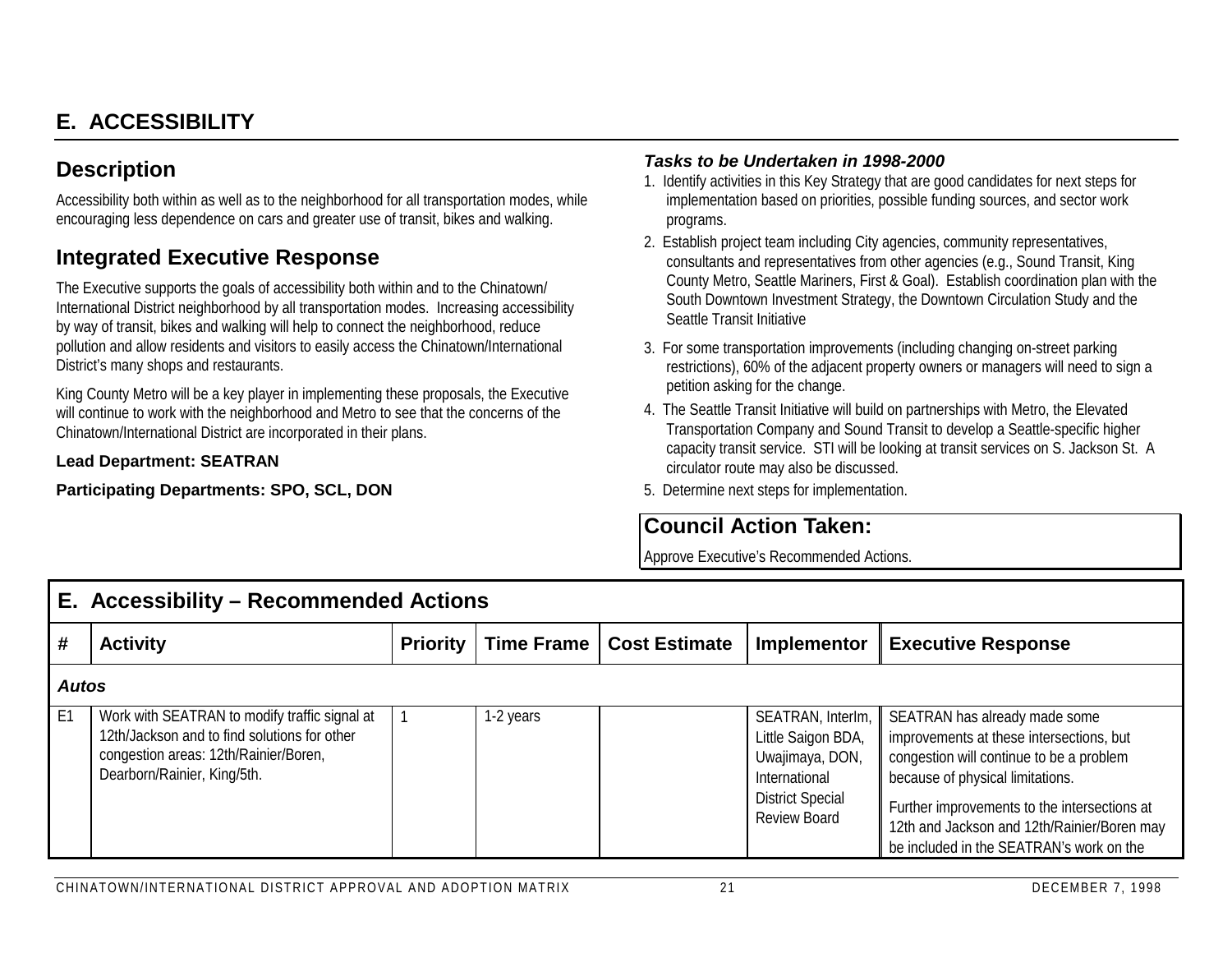|                 | E. Accessibility - Recommended Actions                                                                                                                                        |                 |                   |                      |                                                                                                   |                                                                                                                                                                                                                                                                                                                                                                                        |  |  |  |  |  |
|-----------------|-------------------------------------------------------------------------------------------------------------------------------------------------------------------------------|-----------------|-------------------|----------------------|---------------------------------------------------------------------------------------------------|----------------------------------------------------------------------------------------------------------------------------------------------------------------------------------------------------------------------------------------------------------------------------------------------------------------------------------------------------------------------------------------|--|--|--|--|--|
| #               | <b>Activity</b>                                                                                                                                                               | <b>Priority</b> | <b>Time Frame</b> | <b>Cost Estimate</b> | Implementor                                                                                       | <b>Executive Response</b>                                                                                                                                                                                                                                                                                                                                                              |  |  |  |  |  |
|                 |                                                                                                                                                                               |                 |                   |                      |                                                                                                   | Central Gateway. Representatives from<br>Chinatown/International District are included in<br>that workshop.                                                                                                                                                                                                                                                                            |  |  |  |  |  |
|                 |                                                                                                                                                                               |                 |                   |                      |                                                                                                   | SEATRAN may consider additional<br>improvements at the other intersections in the<br>future based on safety considerations or more<br>detailed requests from the community (including<br>specific descriptions of problems experienced<br>including direction and time of day, and the<br>priority modes for the congestion areas).                                                    |  |  |  |  |  |
| E <sub>2</sub>  | Work with SEATRAN to develop signage at<br>exit/entrances to alleyways, and partial speed<br>bumps and/or reflectors to help slow down and<br>increase visibility of traffic. | $\mathbf{1}$    | 1-2 years         |                      | SEATRAN, InterIm,<br>DON, International<br><b>District Special</b><br><b>Review Board</b>         | The proposed actions may not solve the<br>problems the community is trying to address.<br>SEATRAN will work with the community to<br>review the problem and develop possible<br>solutions. (The community should identify a<br>representative to work with SEATRAN staff.)<br>Work on this activity will likely need to be<br>prioritized with other requests and citywide<br>demands. |  |  |  |  |  |
| E <sub>3</sub>  | Work with business owners at<br>Maynard/Jackson and King/8th to find<br>alternative truck loading locations.                                                                  | $\mathbf{1}$    | 1 year            |                      | BIA, InterIm,<br>SEATRAN, DON,<br>International<br><b>District Special</b><br><b>Review Board</b> | Loading zones can be removed or changed at<br>the request of the abutting property owner.                                                                                                                                                                                                                                                                                              |  |  |  |  |  |
| E <sub>3a</sub> | Look at feasibility of opening 10 <sup>th</sup> Ave. between<br>Jackson and Dearborn to provide access<br>between I-5 and Jackson                                             |                 | $3 + \gamma$ ears |                      | InterIm, SEATRAN                                                                                  | This was reviewed and rejected some time ago<br>by WSDOT and the Seattle Engineering<br>Department. However, SEATRAN may review<br>the feasibility of this recommendation as part of<br>the Central Gateway workshop or the Jackson<br>Place Traffic Calming Plan. SEATRAN should<br>consider the impact of opening 10th Avenue on<br>all affected areas.                              |  |  |  |  |  |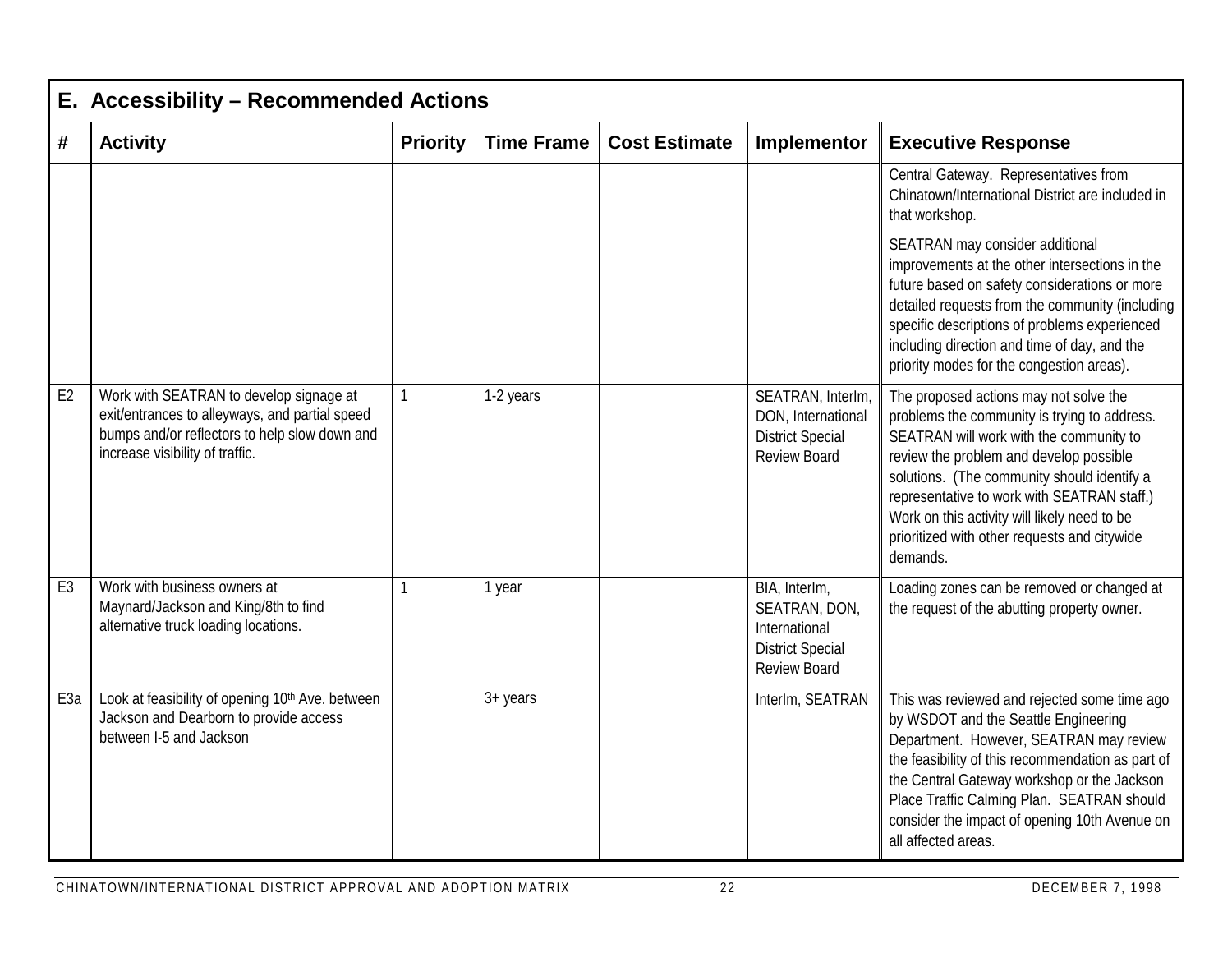|                | E. Accessibility - Recommended Actions                                                                                                                                                                                                                                                                                                                                                                                      |                 |                   |                      |                                                                                                          |                                                                                                                                                                                                                                                                                                                                                                                                                                                                                                                                                                                                                                                    |
|----------------|-----------------------------------------------------------------------------------------------------------------------------------------------------------------------------------------------------------------------------------------------------------------------------------------------------------------------------------------------------------------------------------------------------------------------------|-----------------|-------------------|----------------------|----------------------------------------------------------------------------------------------------------|----------------------------------------------------------------------------------------------------------------------------------------------------------------------------------------------------------------------------------------------------------------------------------------------------------------------------------------------------------------------------------------------------------------------------------------------------------------------------------------------------------------------------------------------------------------------------------------------------------------------------------------------------|
| #              | <b>Activity</b>                                                                                                                                                                                                                                                                                                                                                                                                             | <b>Priority</b> | <b>Time Frame</b> | <b>Cost Estimate</b> | Implementor                                                                                              | <b>Executive Response</b>                                                                                                                                                                                                                                                                                                                                                                                                                                                                                                                                                                                                                          |
| <b>Transit</b> |                                                                                                                                                                                                                                                                                                                                                                                                                             |                 |                   |                      |                                                                                                          |                                                                                                                                                                                                                                                                                                                                                                                                                                                                                                                                                                                                                                                    |
| E <sub>4</sub> | SERVICE ROUTING for both Metro and future<br>Sound Transit improvements should maximize<br>service to residents, customers and employees<br>in the ID:<br>increase service on routes 7, 14 and 36.<br>$\bullet$<br>re-open previous discussion to implement<br>$\bullet$<br>a circulator route within ID.                                                                                                                   | 1               | 1-3 years         |                      | Metro, Sound<br>Transit, InterIm,<br><b>Merchants</b><br>Parking/Transia,<br>SPO, SEATRAN,<br><b>ETC</b> | The Seattle Transit Initiative will build on<br>partnerships with Metro, the ETC, and Sound<br>Transit to develop a Seattle-specific higher<br>capacity transit service. STI will be looking at<br>transit services on S. Jackson St. (the street<br>where routes 7, 14 and 36 run). A circulator<br>route may also be discussed.                                                                                                                                                                                                                                                                                                                  |
|                |                                                                                                                                                                                                                                                                                                                                                                                                                             |                 |                   |                      |                                                                                                          | In the mean time, this activity will be forwarded<br>to Metro for inclusion in their planning<br>processes. The Council's Transportation<br>Committee and Councilmembers serving on the<br>Metro Transit Advisory Council are requested to<br>take the lead in ensuring that this happens.                                                                                                                                                                                                                                                                                                                                                         |
| E <sub>5</sub> | <b>SPOT IMPROVEMENTS</b><br>install bus zone lighting at particularly dark<br>$\bullet$<br>bus stops.<br>move bus stop further south on 4th to<br>$\bullet$<br>provide a longer right-turn lane leading up<br>to Jackson.<br>offer time tables for routes 7, 9, 14, 36, 42<br>$\bullet$<br>& 60 in Chinese and Vietnamese.<br>install shelters at bus stops currently<br>$\bullet$<br>lacking, and include info maps on ID. |                 | 1-2 years         |                      | Metro, InterIm,<br>SCL, DON,<br>International<br><b>District Special</b><br><b>Review Board</b>          | A lighting plan for the Chinatown/ International<br>District (see D6) could identify bus stops for<br>lighting. Metro is responsible for lighting at bus<br>stops.<br>The other recommendations under this<br>proposal are, to some extent, dependent on<br>Metro, but may be appropriate for the<br>Neighborhood Matching Fund, Early<br>Implementation Funds, or a potential<br>neighborhood bond or levy.<br>These recommendations will be forwarded to<br>Metro for inclusion in their planning processes.<br>Councilmembers serving on the Metro Transit<br>Advisory Council are requested to take the lead<br>in ensuring that this happens. |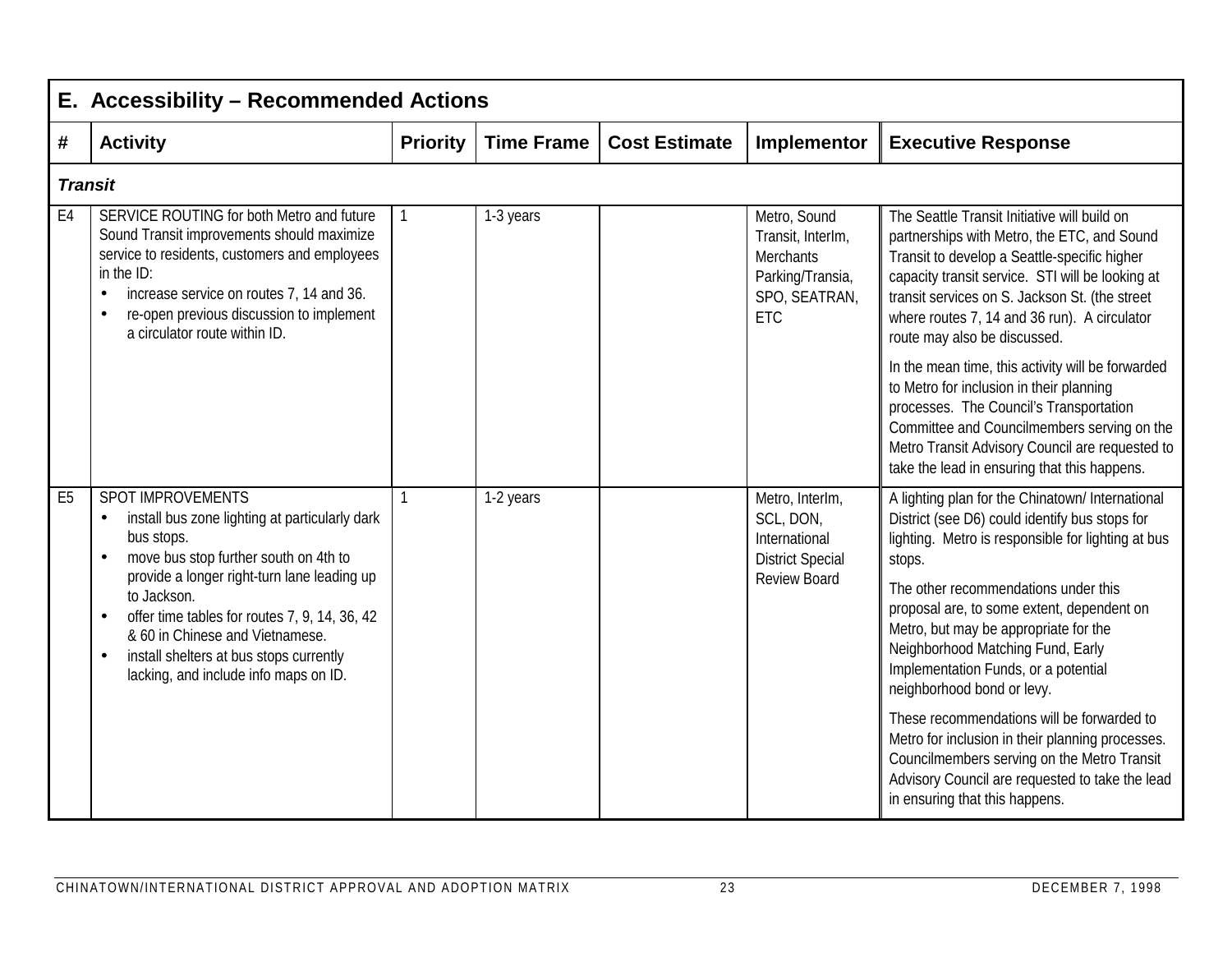|    | E. Accessibility - Recommended Actions                                                                                                                                                                                                                                                                                                                                                                                                                                                                          |                 |                   |                      |                                                                                                                   |                                                                                                                                                                                                                                                                                                                                                                                                                                                                                                                                                                                                                                                                                                                                                                                               |  |  |  |  |  |
|----|-----------------------------------------------------------------------------------------------------------------------------------------------------------------------------------------------------------------------------------------------------------------------------------------------------------------------------------------------------------------------------------------------------------------------------------------------------------------------------------------------------------------|-----------------|-------------------|----------------------|-------------------------------------------------------------------------------------------------------------------|-----------------------------------------------------------------------------------------------------------------------------------------------------------------------------------------------------------------------------------------------------------------------------------------------------------------------------------------------------------------------------------------------------------------------------------------------------------------------------------------------------------------------------------------------------------------------------------------------------------------------------------------------------------------------------------------------------------------------------------------------------------------------------------------------|--|--|--|--|--|
| #  | <b>Activity</b>                                                                                                                                                                                                                                                                                                                                                                                                                                                                                                 | <b>Priority</b> | <b>Time Frame</b> | <b>Cost Estimate</b> | Implementor                                                                                                       | <b>Executive Response</b>                                                                                                                                                                                                                                                                                                                                                                                                                                                                                                                                                                                                                                                                                                                                                                     |  |  |  |  |  |
|    | <b>Parking</b>                                                                                                                                                                                                                                                                                                                                                                                                                                                                                                  |                 |                   |                      |                                                                                                                   |                                                                                                                                                                                                                                                                                                                                                                                                                                                                                                                                                                                                                                                                                                                                                                                               |  |  |  |  |  |
| E6 | <b>ON-STREET PARKING - Take all</b><br>opportunities to maximize on-street short-term<br>parking:<br>work with SEATRAN to convert obsolete<br>$\bullet$<br>loading zones to short-term parking.<br>work with SEATRAN to add on-street<br>$\bullet$<br>parking (possibly angled) along segments                                                                                                                                                                                                                  | $\mathbf{1}$    | 1-2 years         |                      | SEATRAN, BIA,<br>Merchants, InterIm,<br>SPO, Property<br>Owners, DON,<br>International<br><b>District Special</b> | Parking restrictions should be installed on a<br>block-by-block basis. SEATRAN will work with<br>the community and abutting property owners to<br>determine the most appropriate restriction and<br>will require the community to show support of<br>adjacent property owners.                                                                                                                                                                                                                                                                                                                                                                                                                                                                                                                |  |  |  |  |  |
|    | of Jackson, Dearborn, 4th, 12th, Boren and<br>Rainier where feasible.                                                                                                                                                                                                                                                                                                                                                                                                                                           |                 |                   |                      | <b>Review Board</b>                                                                                               | Loading zones can be removed or changed at<br>the request of the abutting property owner.                                                                                                                                                                                                                                                                                                                                                                                                                                                                                                                                                                                                                                                                                                     |  |  |  |  |  |
|    | convert free parking areas to timed 2-hour<br>$\bullet$<br>signs or 2-hour or less meters.<br>expand meter district to 12th and Dearborn.<br>$\bullet$                                                                                                                                                                                                                                                                                                                                                          |                 |                   |                      |                                                                                                                   | Angled parking should only be installed if the<br>street is more than 42 feet wide and has a low<br>volume of traffic.                                                                                                                                                                                                                                                                                                                                                                                                                                                                                                                                                                                                                                                                        |  |  |  |  |  |
|    | outreach to business owners to discourage<br>$\bullet$<br>usage of on-street parking as long-term<br>parking by owners and employees.<br>develop Residential Parking Pass system,<br>$\bullet$<br>to help maintain residential parking as on-<br>street spaces are converted to meters or 2-<br>hour spaces.<br>install no parking sign at curb cut on Main<br>$\bullet$<br>Street in front of Community Gardens to<br>increase visibility of the curb and reduce<br>incidents of towing illegally parked cars. |                 |                   |                      |                                                                                                                   | Residential Parking Zones (RPZ) are generally<br>not feasible in the Downtown or other high<br>density urban villages, because on street<br>parking spaces are at a premium and should<br>not be used for long term storage of vehicles,<br>which is what an RPZ allows. In addition, the<br>RPZ charge tends to be significantly lower than<br>off-street parking fees. If the RPZ policy can be<br>revised in such a way that an equitable RPZ<br>can be implemented in a high density area,<br>then an RPZ could be appropriate for the<br>Chinatown/International District. A<br>neighborhood-based partnership with parking<br>lot owners may be another means of<br>addressing this issue.<br>SEATRAN will investigate this request and<br>prohibit parking if there is a safety issue. |  |  |  |  |  |
| E7 | OFF-STREET PARKING should offer more<br>short-term use.                                                                                                                                                                                                                                                                                                                                                                                                                                                         | 1               | Ongoing           |                      | InterIm, ID Forum,<br><b>Merchants Parking</b>                                                                    | The first two items are being explored through<br>the South Downtown Investment Strategy, the                                                                                                                                                                                                                                                                                                                                                                                                                                                                                                                                                                                                                                                                                                 |  |  |  |  |  |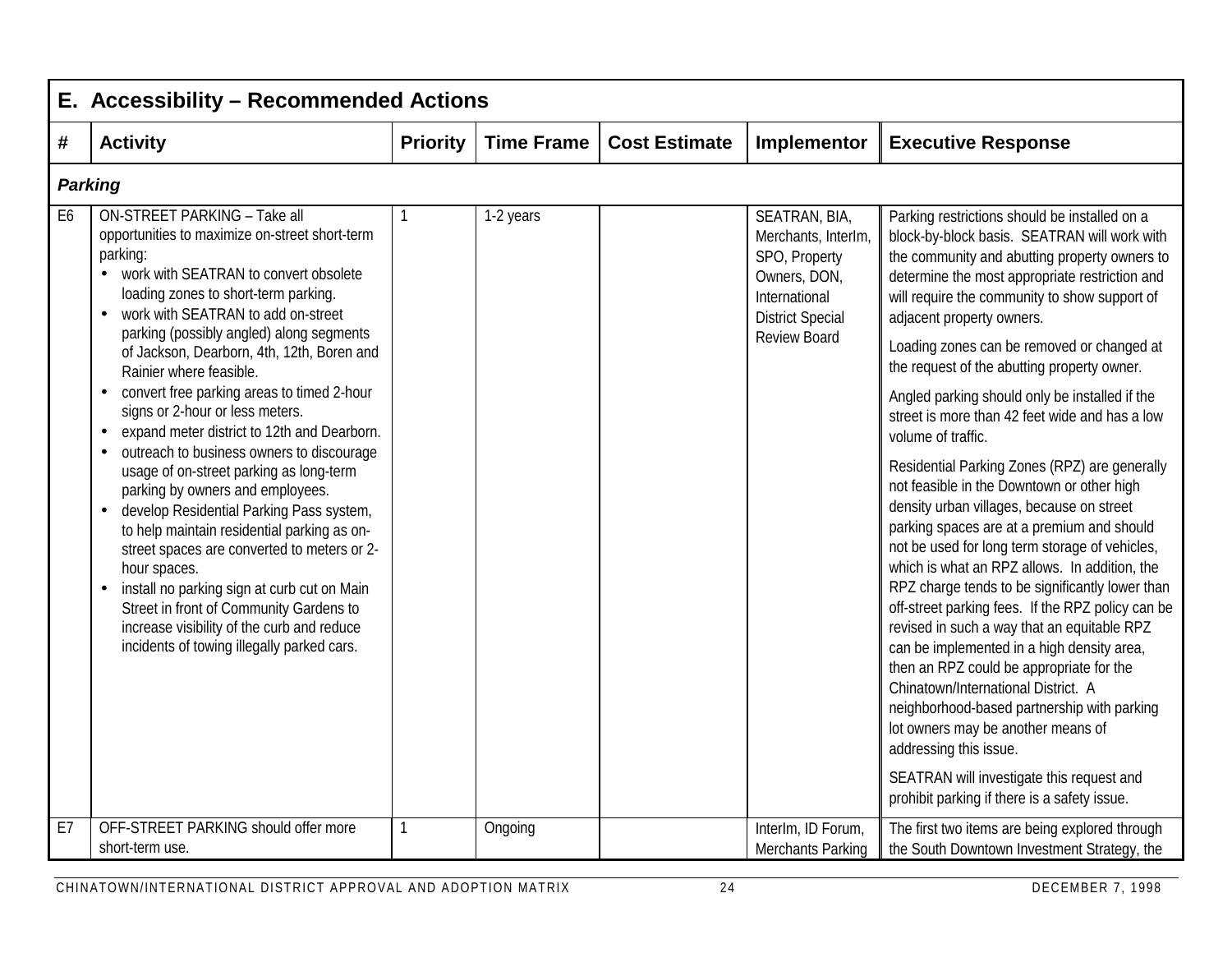|   | E. Accessibility - Recommended Actions                                                                                                                                                                                                                                                                                                                                     |                 |                   |                      |                                                                                                                                                                 |                                                                                                                                                                                                                                                                                                                                                                                            |  |  |  |  |
|---|----------------------------------------------------------------------------------------------------------------------------------------------------------------------------------------------------------------------------------------------------------------------------------------------------------------------------------------------------------------------------|-----------------|-------------------|----------------------|-----------------------------------------------------------------------------------------------------------------------------------------------------------------|--------------------------------------------------------------------------------------------------------------------------------------------------------------------------------------------------------------------------------------------------------------------------------------------------------------------------------------------------------------------------------------------|--|--|--|--|
| # | <b>Activity</b>                                                                                                                                                                                                                                                                                                                                                            | <b>Priority</b> | <b>Time Frame</b> | <b>Cost Estimate</b> | Implementor                                                                                                                                                     | <b>Executive Response</b>                                                                                                                                                                                                                                                                                                                                                                  |  |  |  |  |
|   | develop community parking facility.<br>install signs directing visitors to off-street<br>parking, especially during events.<br>shift surface lot pricing to compete with<br>meters.<br>continue community parking validation<br>program.<br>coordinate with owners of lots 14, 17, 43,<br>54 and 77, totaling 98 spaces, with potential<br>for daytime short-term parking. |                 |                   |                      | Association, other<br>parking operators,<br>BIA, PFD,<br>SEATRAN, SPO,<br>WSDOT, DON,<br><b>International</b><br><b>District Special</b><br><b>Review Board</b> | Neighborhood Action Agenda and with the<br>assistance of the Football and Baseball Teams.<br>Funding is not yet available for the development<br>of a community parking facility. Other actions,<br>including possible code changes, may also<br>need to be considered prior to development of a<br>community parking facility. The other activities<br>are neighborhood-based activities. |  |  |  |  |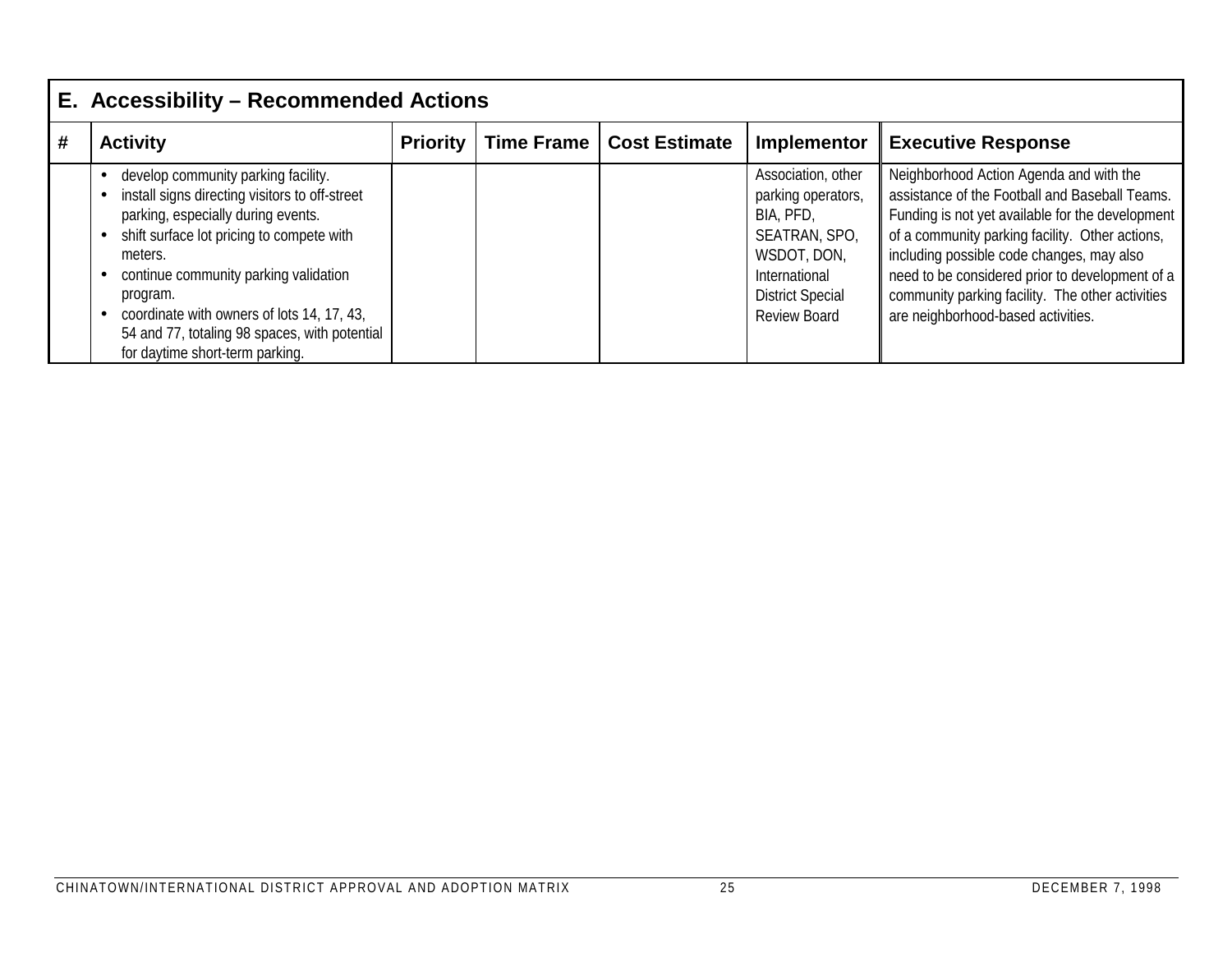# **II. Specific Activities For Implementation**

The activities listed in this section are not directly associated with a Key Strategy. For each activity, the City has identified next steps as a part of the City's work program in response to the neighborhood plan. Many of the next steps are actions to be taken by the City, but in some cases, the neighborhood or other agency will be able to take the next steps. As with the activities listed for each Key Strategy in Section I, these activities are intended to be implemented over the span of many years.

## **Council Action Taken:**

| #               | <b>Activity</b>                                                                                        | <b>Priority</b> | <b>Time</b><br><b>Frame</b> | Cost<br><b>Estimate</b> |          | Implementor Executive Response                                                                                                                                                                                                                                                                                                                                                                                                                                                                                                                                                            | <b>Recommended Action</b>                                                                           |
|-----------------|--------------------------------------------------------------------------------------------------------|-----------------|-----------------------------|-------------------------|----------|-------------------------------------------------------------------------------------------------------------------------------------------------------------------------------------------------------------------------------------------------------------------------------------------------------------------------------------------------------------------------------------------------------------------------------------------------------------------------------------------------------------------------------------------------------------------------------------------|-----------------------------------------------------------------------------------------------------|
|                 | A. Cultural and Economic Vitality-Utilities                                                            |                 |                             |                         |          |                                                                                                                                                                                                                                                                                                                                                                                                                                                                                                                                                                                           |                                                                                                     |
| NT <sub>1</sub> | Coordinate with businesses and<br>waste carriers for more frequent<br>pickups to help reduce overflow. |                 | 1 year                      |                         | BIA, SPU | Under the current WUTC (state<br>managed) commercial garbage<br>collection situation, the particular<br>business determines the size, number<br>of dumpsters and collection frequency.<br>If a business wants more frequent<br>pickups, or larger containers, they order<br>the change from their collector and they<br>are charged for the increased service.<br>Currently if the dumpster is overflowing<br>on collection day, the customer is<br>probably not charged for the extra<br>garbage, which results in a financial<br>incentive to continue to overfill smaller<br>dumpsters | Recommendation will be considered in<br>the future pending negotiation with<br>commercial carriers. |
|                 |                                                                                                        |                 |                             |                         |          | The City is currently negotiating with<br>commercial carriers which, if successful,<br>will result in the transfer of these<br>contracts to City management. The City<br>would require that businesses be<br>charged more for overflow (extra)                                                                                                                                                                                                                                                                                                                                            |                                                                                                     |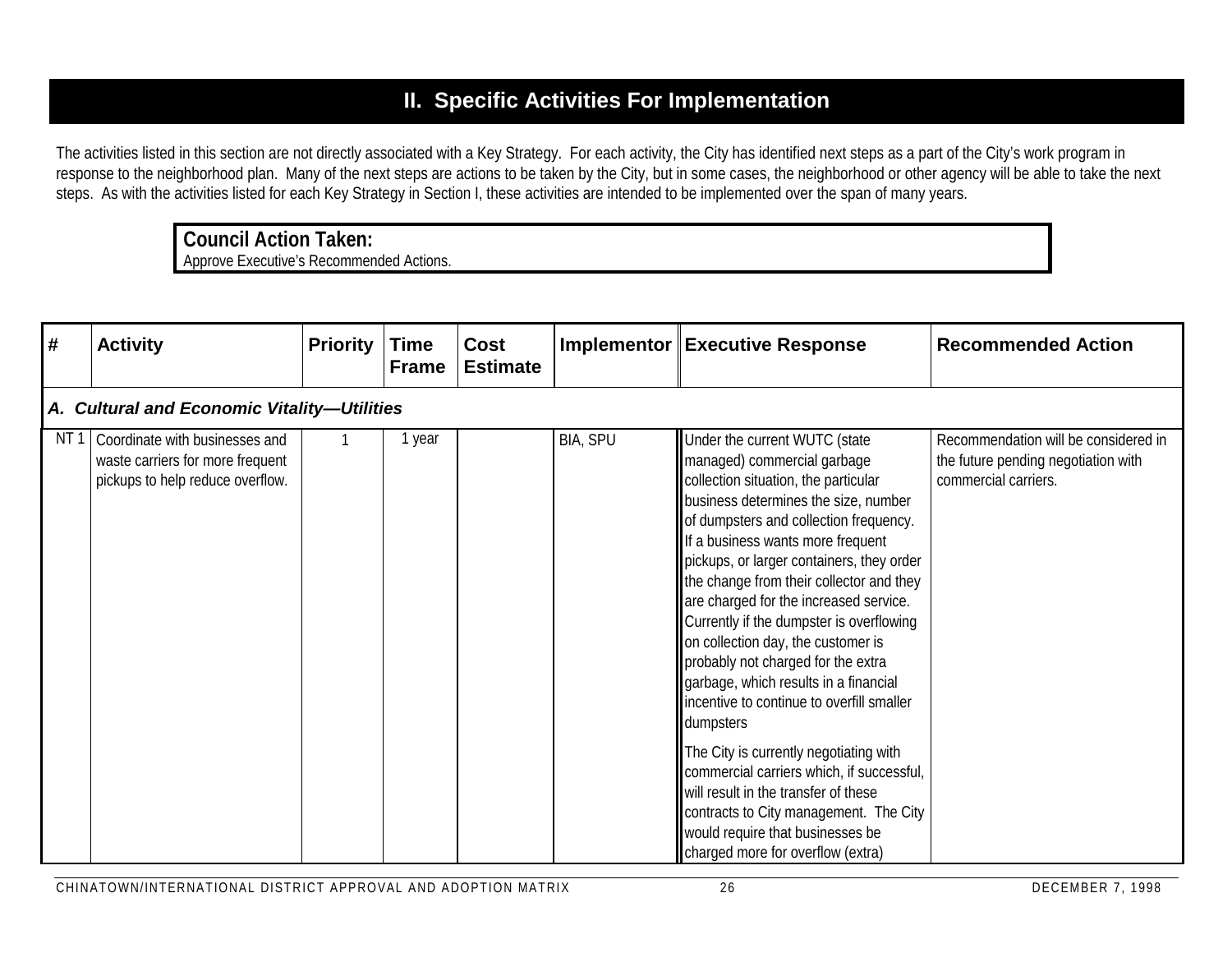| #               | <b>Activity</b>                                                                                                                                                                                                                                                                                                                                                     | <b>Priority</b> | <b>Time</b><br><b>Frame</b> | <b>Cost</b><br><b>Estimate</b> |                                                                            | Implementor Executive Response                                                                                                                                                                                                                                                                                                                                                                                                                                                                                                                                                                                                    | <b>Recommended Action</b>                                                                                                                                                                                                                                                                                                                                                                                                                     |
|-----------------|---------------------------------------------------------------------------------------------------------------------------------------------------------------------------------------------------------------------------------------------------------------------------------------------------------------------------------------------------------------------|-----------------|-----------------------------|--------------------------------|----------------------------------------------------------------------------|-----------------------------------------------------------------------------------------------------------------------------------------------------------------------------------------------------------------------------------------------------------------------------------------------------------------------------------------------------------------------------------------------------------------------------------------------------------------------------------------------------------------------------------------------------------------------------------------------------------------------------------|-----------------------------------------------------------------------------------------------------------------------------------------------------------------------------------------------------------------------------------------------------------------------------------------------------------------------------------------------------------------------------------------------------------------------------------------------|
|                 |                                                                                                                                                                                                                                                                                                                                                                     |                 |                             |                                |                                                                            | garbage than for more frequent pick-up<br>or larger containers, so that the<br>incentives would work in favor of<br>keeping the neighborhood/alleys<br>cleaner.                                                                                                                                                                                                                                                                                                                                                                                                                                                                   |                                                                                                                                                                                                                                                                                                                                                                                                                                               |
| NT <sub>2</sub> | Promote education and<br>alternatives to businesses<br>disposing lard into drainage.                                                                                                                                                                                                                                                                                | $\mathbf{1}$    | 1-2 years                   |                                | BIA, SPU,<br><b>SKCPHD</b>                                                 | SPU currently does education on an as<br>needed basis (when there is a request<br>for information or a problem/violation).<br>They are very interested in working with<br>community representatives to identify<br>the languages in which they should<br>develop written educational material for<br>this neighborhood. In addition to the<br>issue of dumping fats directly into the<br>drainage system, they also suggest that<br>the Health Department be included in<br>these discussions to make sure that<br>information related to the proper<br>handling and storage of rendered fats<br>for pick-up also gets addressed. | Recommendation can and will be<br>implemented.                                                                                                                                                                                                                                                                                                                                                                                                |
|                 | <b>B. Safe and Dynamic Public Spaces-Parks</b>                                                                                                                                                                                                                                                                                                                      |                 |                             |                                |                                                                            |                                                                                                                                                                                                                                                                                                                                                                                                                                                                                                                                                                                                                                   |                                                                                                                                                                                                                                                                                                                                                                                                                                               |
| NT <sub>3</sub> | Work with Parks Dept. to<br>complete maintenance<br>Kobe Park (damaged stairs,<br>pathways; pruning; lighting<br>installation);<br>Hing Hay-evening of brick<br>surface; improving mural &<br>kiosk; cleaning awning; re-<br>painting pagoda.<br>Children's Park-new, safer<br>play equipment.<br>Danny Woo Gardens-tree<br>pruning; alternative retaining<br>wall. |                 |                             |                                | DPR, CAP,<br>Commission,<br><b>District Special</b><br><b>Review Board</b> | The Department of Parks and<br>Interlm, Seattle Art    Recreation has CDBG funds for 1998 to<br>do the following work:<br>DON, International   Kobe Terrace Park<br>installing a security light at the<br>l۰.<br>lower entrance<br>extending the irrigation system<br>installing a decorative fence along<br>the Danny Woo Garden<br>doing asphalt renovation along the<br>walkway, and<br>installing hand rails in steep<br>sections.<br><b>Hing Hay Park</b>                                                                                                                                                                    | Portions of this recommendation have<br>already been implemented through<br>Departmental initiative and<br>neighborhood action.<br>Other portions of this recommendation<br>can and will be implemented as<br>described in the Executive Response.<br>Other portions of this recommendation<br>will be considered in the future pending<br>prioritization of improvements between<br>DPR and the neighborhood and<br>availability of funding. |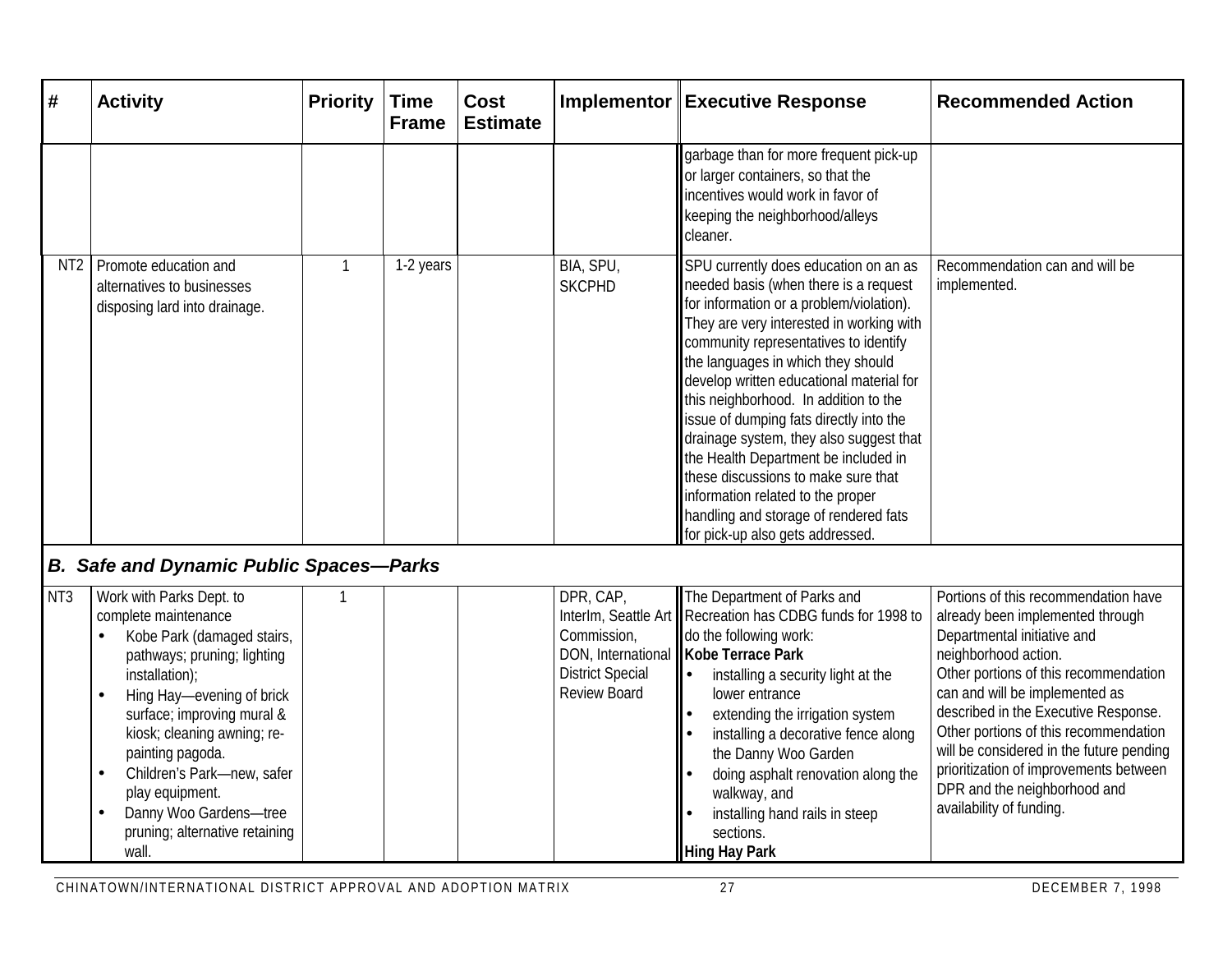| #   | <b>Activity</b>                                                                                                                                                                                                                                                                                     | <b>Priority</b> | <b>Time</b><br><b>Frame</b> | <b>Cost</b><br><b>Estimate</b> |                                                                                                                                                               | Implementor Executive Response                                                                                                                                                                                                                                                                                                                                                                                                                                                                                                                                           | <b>Recommended Action</b>                                                                                                                                                                                                                                                                                                                                     |
|-----|-----------------------------------------------------------------------------------------------------------------------------------------------------------------------------------------------------------------------------------------------------------------------------------------------------|-----------------|-----------------------------|--------------------------------|---------------------------------------------------------------------------------------------------------------------------------------------------------------|--------------------------------------------------------------------------------------------------------------------------------------------------------------------------------------------------------------------------------------------------------------------------------------------------------------------------------------------------------------------------------------------------------------------------------------------------------------------------------------------------------------------------------------------------------------------------|---------------------------------------------------------------------------------------------------------------------------------------------------------------------------------------------------------------------------------------------------------------------------------------------------------------------------------------------------------------|
|     |                                                                                                                                                                                                                                                                                                     |                 |                             |                                |                                                                                                                                                               | replacing the seating posts.<br>$\bullet$<br><b>International Children's Park</b><br>replacing the slide.<br>$\bullet$<br>The following projects are in DPR's<br>capital improvement plan and are funded<br>for 1999-2000.<br>Hing Hay: Renovation of concrete<br>pavers, re-design of entrance kiosk.<br>Kobe Park: landscaping and path re-<br>paving.<br>DPR would like to work with volunteer<br>groups/Adopt A Park groups in support<br>of certain improvements. Some small<br>scale improvements may be appropriate<br>for a Neighborhood Matching Fund<br>grant. |                                                                                                                                                                                                                                                                                                                                                               |
|     | Safe and Dynamic Public Spaces-Public Safety                                                                                                                                                                                                                                                        |                 |                             |                                |                                                                                                                                                               |                                                                                                                                                                                                                                                                                                                                                                                                                                                                                                                                                                          |                                                                                                                                                                                                                                                                                                                                                               |
| NT4 | Work with local parking operators<br>to:<br>NT 4.1 add lighting to dark<br>surface lots where needed<br>and work with developer of<br>any new parking facility to<br>ensure appropriate safety<br>design.<br>NT 4.2 increase outreach on<br>auto security to parkers,<br>including signage, flyers. |                 | $1-2$                       |                                | InterIm, First and<br>Mariners, PFD,<br>CAP, Merchants<br>Parking Assn.,<br>SPD, SCL, DON,<br>International<br><b>District Special</b><br><b>Review Board</b> | NT 4.1 Seattle City Light has been<br>Goal, PSA, Seattle    working with Interlm, Merchants Parking<br>Association, CAP, and individual<br>customers for floodlight and street light<br>installations. Customers have also<br>been referred to the Lighting Design Lab<br>when they want to install their own flood<br>lights on privately owned buildings.<br>NT 4.2 The Seattle Police Department is<br>supportive of additional signage to direct<br>traffic and of flyers to alert the public to<br>car prowl hazards and crime prevention<br>measures.              | NT 4.1 Recommendation has already<br>been implemented through<br>Departmental initiative and<br>neighborhood action. City Light will<br>continue to work with the neighborhood.<br>NT 4.2 SPD's Crime Prevention<br>Coordinators will work with the<br>community to develop leaflets.<br>Distribution of the leaflets would be a<br>community-based activity. |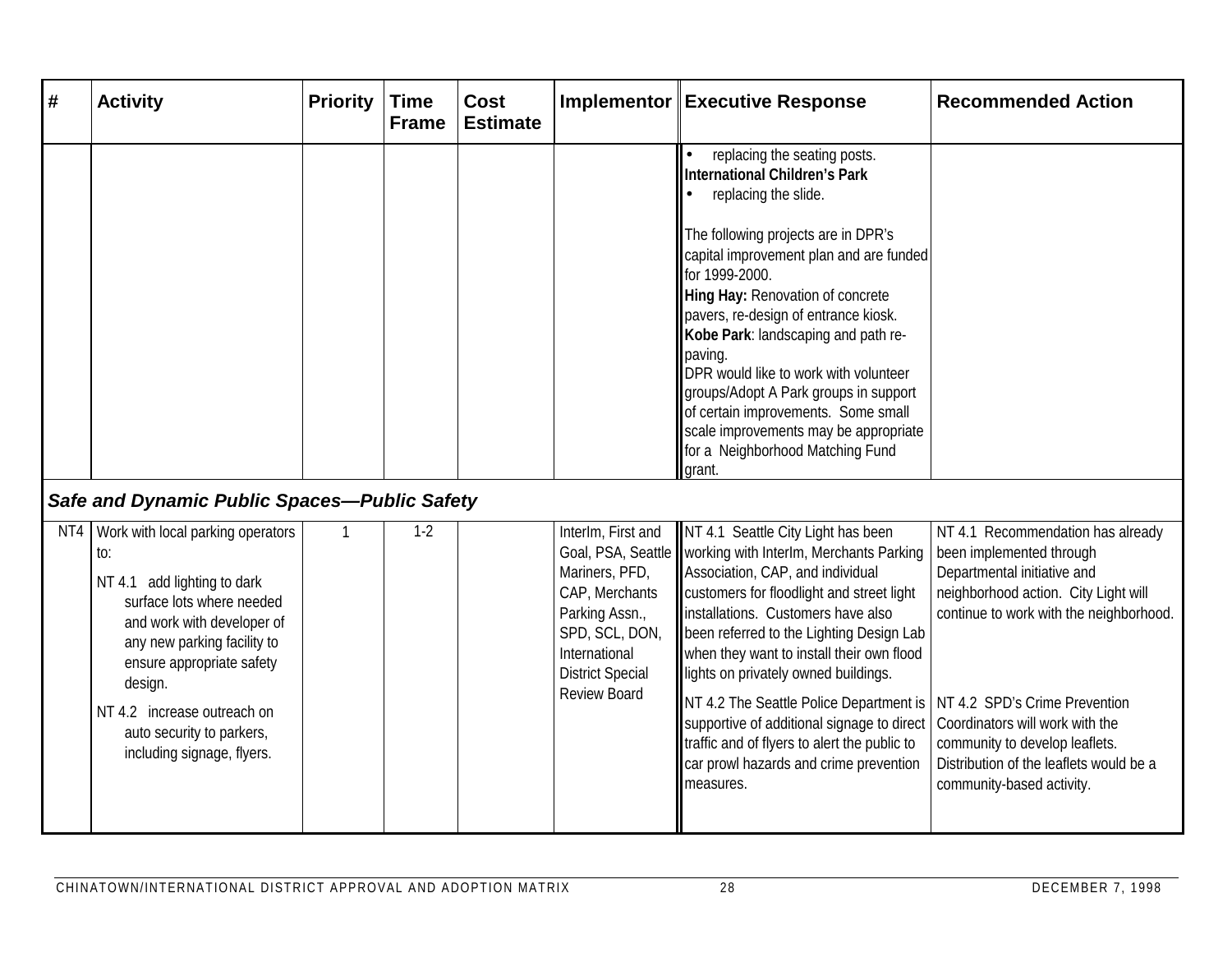| #                             | <b>Activity</b>                                                                                                                                                   | <b>Priority</b> | <b>Time</b><br><b>Frame</b> | <b>Cost</b><br><b>Estimate</b> |                                                                                                                   | Implementor Executive Response                                                                                                                                                                                                                                                                                                                               | <b>Recommended Action</b>                                                                                                                                                                |  |  |  |  |
|-------------------------------|-------------------------------------------------------------------------------------------------------------------------------------------------------------------|-----------------|-----------------------------|--------------------------------|-------------------------------------------------------------------------------------------------------------------|--------------------------------------------------------------------------------------------------------------------------------------------------------------------------------------------------------------------------------------------------------------------------------------------------------------------------------------------------------------|------------------------------------------------------------------------------------------------------------------------------------------------------------------------------------------|--|--|--|--|
|                               | C. Accessibility-Transit                                                                                                                                          |                 |                             |                                |                                                                                                                   |                                                                                                                                                                                                                                                                                                                                                              |                                                                                                                                                                                          |  |  |  |  |
| NT5                           | Align Sound Transit light rail<br>along Rainier/Dearborn and<br>include a station between I-<br>90/Rainier and ID tunnel station.                                 | $\mathbf{1}$    |                             |                                | Sound Transit,<br>InterIm, SPO                                                                                    | This station location is still being<br>considered by Sound Transit as one of<br>the potential station locations.                                                                                                                                                                                                                                            | Recommendation may be considered in<br>the future, decision will be made by<br>Sound Transit.                                                                                            |  |  |  |  |
| NT6                           | Extend trolley route south on 5th<br>to King or Weller.                                                                                                           |                 |                             |                                | Metro, InterIm,<br>SPO, SEATRAN                                                                                   | This will be considered as part of the<br>Seattle Transit Initiative.                                                                                                                                                                                                                                                                                        | Recommendation will be considered in<br>the future as part of the Seattle Transit<br>Initiative.                                                                                         |  |  |  |  |
| <b>Accessibility-Bicycles</b> |                                                                                                                                                                   |                 |                             |                                |                                                                                                                   |                                                                                                                                                                                                                                                                                                                                                              |                                                                                                                                                                                          |  |  |  |  |
| NT7                           | Re-stripe bike lane on Dearborn.                                                                                                                                  | $\mathbf{1}$    |                             |                                | <b>SEATRAN</b>                                                                                                    | This work is scheduled to occur summer<br>of 1998.                                                                                                                                                                                                                                                                                                           | Recommendation has already been<br>implemented through Departmental<br>initiative.                                                                                                       |  |  |  |  |
| NT8                           | Provide bike amenities to<br>encourage short-term visits within<br>ID-bike racks along 6th,<br>Maynard, and 7 <sup>th</sup> , in highly visible<br>places.        | $\mathbf{1}$    | $1-2$                       |                                | <b>SEATRAN Bike</b><br>Improvement<br>Program,<br>International<br><b>District Special</b><br><b>Review Board</b> | Bike racks can be installed at the<br>request of the abutting property owner.                                                                                                                                                                                                                                                                                | Recommendation will be implemented<br>as property owners request bike racks.<br>The community should work with<br>individual property owners to encourage<br>them to request bike racks. |  |  |  |  |
|                               | <b>Accessibility-Parking</b>                                                                                                                                      |                 |                             |                                |                                                                                                                   |                                                                                                                                                                                                                                                                                                                                                              |                                                                                                                                                                                          |  |  |  |  |
| NT9                           | Expand and promote residential<br>monthly parking program.                                                                                                        | $\mathbf 1$     | $1 - 2$                     |                                | InterIm                                                                                                           |                                                                                                                                                                                                                                                                                                                                                              | This recommendation is a<br>neighborhood-based activity.                                                                                                                                 |  |  |  |  |
|                               | NT10 Increased parking enforcement<br>and higher fines on event days;<br>increased enforcement in on-<br>street loading zone and alley at<br>Theater Off-Jackson. | $\mathbf{1}$    | $\mathbf{1}$                |                                | NWAAT, InterIm,<br>Seattle Parking<br>Enforcement,<br><b>DCLU, SEATRAN</b>                                        | Traffic fines across the City were<br>recently increased as part of the 1999<br>budget. Recommendations on fines<br>(including increased fines as well as<br>other stadium-related parking issues)<br>are currently being considered by the<br>Parking and Access Review Committee<br>(led by DCLU). Recommendations will<br>be forwarded to the Council for | Recommendation for parking fines is<br>currently being considered and<br>decisions will be made prior to opening<br>of the new stadium in 1999.                                          |  |  |  |  |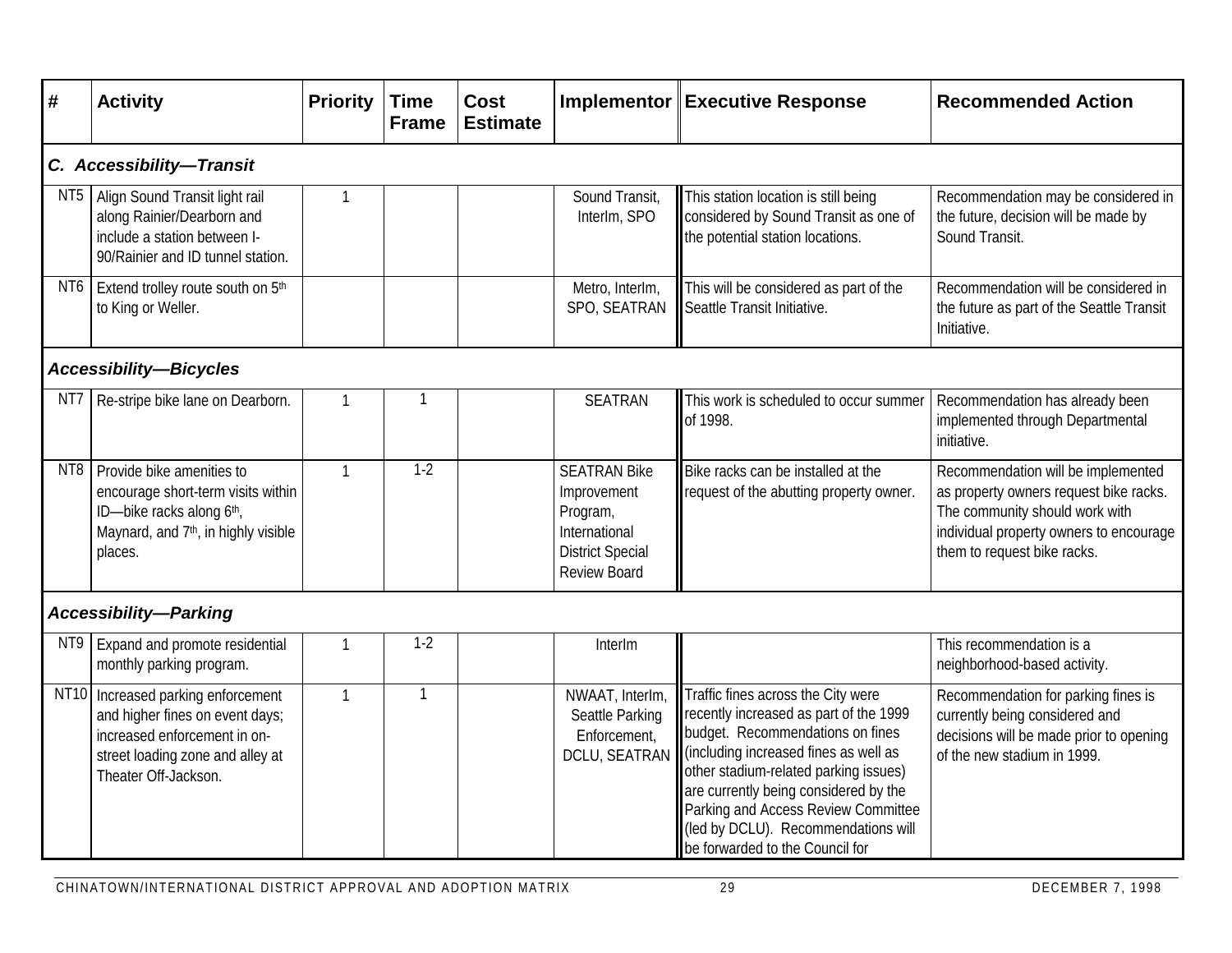| <b>Activity</b> | <b>Priority</b> | <b>Time</b><br><b>Frame</b> | <b>Cost</b><br><sup>∣</sup> Estimate | Implementor Executive Response                                       | Recommended Action |
|-----------------|-----------------|-----------------------------|--------------------------------------|----------------------------------------------------------------------|--------------------|
|                 |                 |                             |                                      | decisions prior to opening of the new<br>I baseball stadium in 1999. |                    |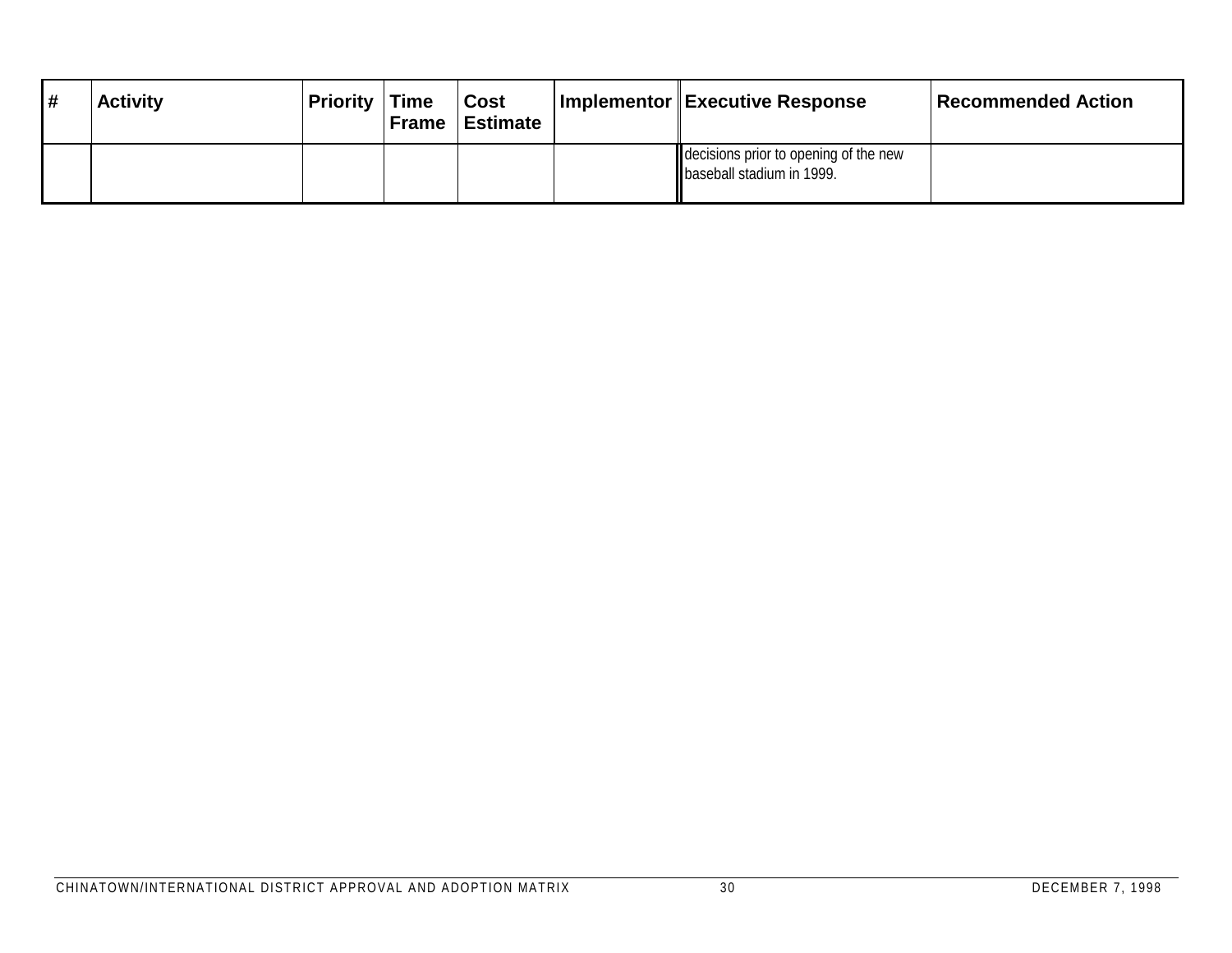# **III. Activities For Longer Term Consideration**

The activities in this section are not yet ready for a detailed City response, for a number of reasons: 1) because the neighborhood needs to develop the idea further; 2) the activities are of interest for the longer-term; and/or 3) the activities were proposed as a result of validation and the City did not have time to develop a detailed response. As a result, the City is not likely to work proactively to implement the activities in this section. Instead, the activities will be included in the City's database for monitoring neighborhood plan implementation. Should an opportunity arise to further develop the activity, the City will work with neighborhood representatives to consider the activities for implementation. Opportunities might include combining the activity with another City project, or finding a source of funding through a new or expanded federal or state grant program.

If the neighborhood or City staff further develop any of these activities to a level sufficient for a more detailed City response, they will be considered relative to the neighborhood's priorities for other activities being considered for implementation. For items requiring Council approval, an amendment to the City's approved work program for the neighborhood plan may be presented to the City Council for approval.

| #               | <b>Activity</b>                                                                                                         | <b>City Department Comments</b>                                                                                                                                                                                                                                                                                                                                                                                                                                                                                                                                                                                                                                                                                                                                                                                                                                                                        |  |  |  |  |  |
|-----------------|-------------------------------------------------------------------------------------------------------------------------|--------------------------------------------------------------------------------------------------------------------------------------------------------------------------------------------------------------------------------------------------------------------------------------------------------------------------------------------------------------------------------------------------------------------------------------------------------------------------------------------------------------------------------------------------------------------------------------------------------------------------------------------------------------------------------------------------------------------------------------------------------------------------------------------------------------------------------------------------------------------------------------------------------|--|--|--|--|--|
|                 | A. Cultural and Economic Vitality-Utilities                                                                             |                                                                                                                                                                                                                                                                                                                                                                                                                                                                                                                                                                                                                                                                                                                                                                                                                                                                                                        |  |  |  |  |  |
| LT1             | Coordinate water mains replacement into City budgeting process to ensure full<br>upgrades over the next 20 to 25 years. | The mains in the Chinatown/International District are old, many 80 years or more in age as<br>is typical of most of the older parts of the City, including Pioneer Square and much of<br>Downtown. The proposed Water Capital Improvements Program includes a<br>comprehensive five year water main inspection program. The intent of the proposed<br>linspection program is to determine condition and thus remaining useful life of water mains<br>throughout the system. Based on data collected from this inspection program along with<br>review of other available information including leak history, soils information, and other<br>planned construction that may impact the water system, a prioritized 20 year water main<br>replacement/rehabilitation program will be developed. The International District as well as<br>other neighborhoods will be included in the inspection program. |  |  |  |  |  |
| LT <sub>2</sub> | Coordinate with City to replace combined sewer system with separated system over<br>the long-term.                      | Seattle has no plans to separate sewers in the International District. The City has already<br>met its requirements for controlling combined sewer overflows (CSO) at discharge points<br>that this system drains to. In general, the idea of separating sewers as a means of CSO<br>control has lost favor. The best means for addressing this issue is now considered to be<br>storage and treatment. Construction of storm drains here would result in any contaminants<br>from the street being washed directly to Elliott Bay.                                                                                                                                                                                                                                                                                                                                                                    |  |  |  |  |  |
| LT <sub>3</sub> | Work with Seattle City Light for long-term under-grounding of power lines.                                              | Most of the International District is an Underground Ordinance Area. As such, City Light<br>Thas been installing an underground system to serve loads in the area. This has been a<br>long-term project to help minimize the disruption in the community. Eventually all of the<br>International District will be underground. Seattle City Light is committed to working with<br>the neighborhood on this project.                                                                                                                                                                                                                                                                                                                                                                                                                                                                                    |  |  |  |  |  |